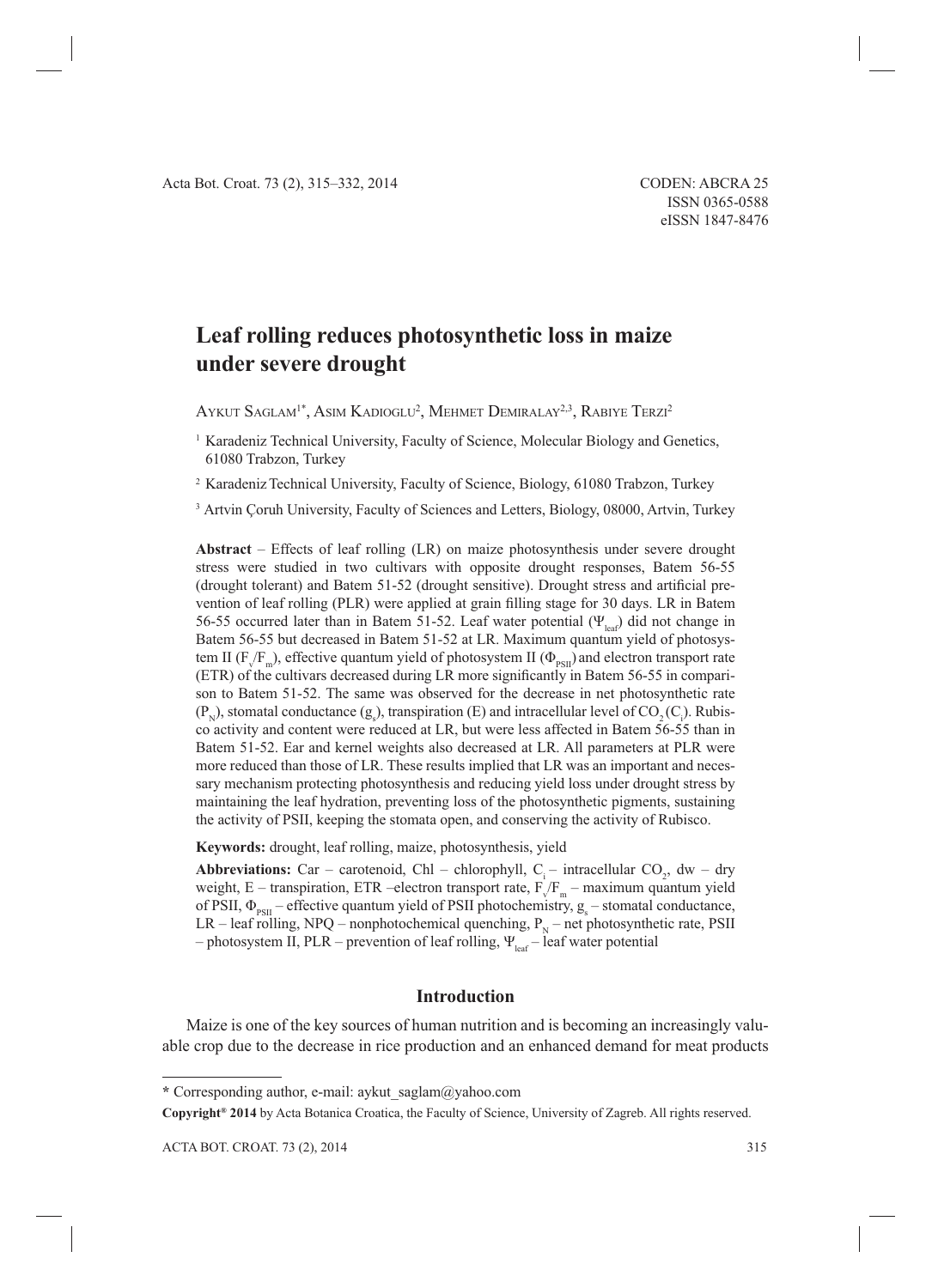and dairy (SALVI et al. 2007). Maize is grown mostly under rain-fed conditions and is more susceptible to drought than other cereals. In addition drought is unpredictable. Therefore drought tolerance is an important factor in maize breeding (BANZIGER and ARAUS 2007). Grain yield is reduced by drought but depends on plant species, developmental stages, variety of the plants, and intensity of the stress (GRZESIAK et al. 2013). Maize is especially vulnerable to soil drought during grain-filling periods (BAI et al. 2006). The decrease of grain yield in maize under drought stress has been the subject of recent studies. For instance, a five-day drought stress during pollination has caused formation of aborted embryos and decrease in kernel numbers in maize (ZINSELMEIER et al. 1999). Drought stress and shading during pre and post pollination stages have decreased kernel set in the apical regions of maize ears (SETTER et al. 2001).

The photosynthetic process is impaired mostly by drought stress (CHAVES et al. 2009) due to both stomatal and non-stomatal limitations, which lead to a decrease in photosynthetic activity (ZLATEV and YORDANOV 2004). Stomatal closure is one of the earliest responses of the plants to drought, reducing transpiration,  $CO_2$  uptake and photosynthetic activity (DE SOUZA et al. 2013). The limitation of  $CO_2$  uptake causes an imbalance between PSII activity and the Calvin cycle, increasing the excitation energy on PSII, and subsequent photodamage (BAKER and ROSENQVIST 2004), mainly to the PSII oxygen-evolving complex, and the disruption of D1 protein, resulting in inactivation of PSII reaction centers (ASHRAF and HARRIS 2013).

A number of mechanisms are involved in plant defense strategies against drought stress such as reduction of leaf size, leaf movement or leaf rolling (LR) (KADIOGLU et al. 2012). Although, there are many studies about the effects of drought on photosynthesis in plants, there are still few studies showing changes in photosynthesis during LR under drought stress. For example, a relation between LR and susceptibility to photoinhibition of sorghum photosynthesis under drought was reported (CORLETT et al. 1994). In *Ctenanthe setosa*, LR was reported to protect PSII against damage under severe drought (NAR et al*.* 2009). Furthermore, moderate LR increased efficiency of photosynthesis in rice (LANG et al. 2004). However, the effects of LR on photosynthetic yield regarding agronomic parameters and cultivars have not been studied. Thus, in the present study, the effects of LR on photosynthesis yield and drought-response mechanisms are elucidated. We hypothesized that LR could protect photosynthesis from drought stress and preserve maize yield. In addition, delayed or late LR has been associated with drought tolerance in rice cultivars (SINGH and MACKILL 1990). On the other hand, how delayed LR affects photosynthesis and yield has not yet been fully elucidated. Therefore, the effects of artificial prevention of leaf rolling (PLR) on photosynthesis under drought stress was investigated as well as the way in which LR affects photosynthesis in cultivars with contrasting drought tolerance.

# **Material and methods**

## **Growth of the plants and stress treatments**

The experiment was carried out between May and August 2008, 2009 and 2010 at Karadeniz Technical University, Greenhouse Field (40°59´N, 39°46´E, 179 m). A rainout shelter (8 m width  $\times$  15 m length  $\times$  3 m height) was constructed as a tunnel open at both ends and kept 150 cm above ground to allow free airflow and avoid rises in temperature due to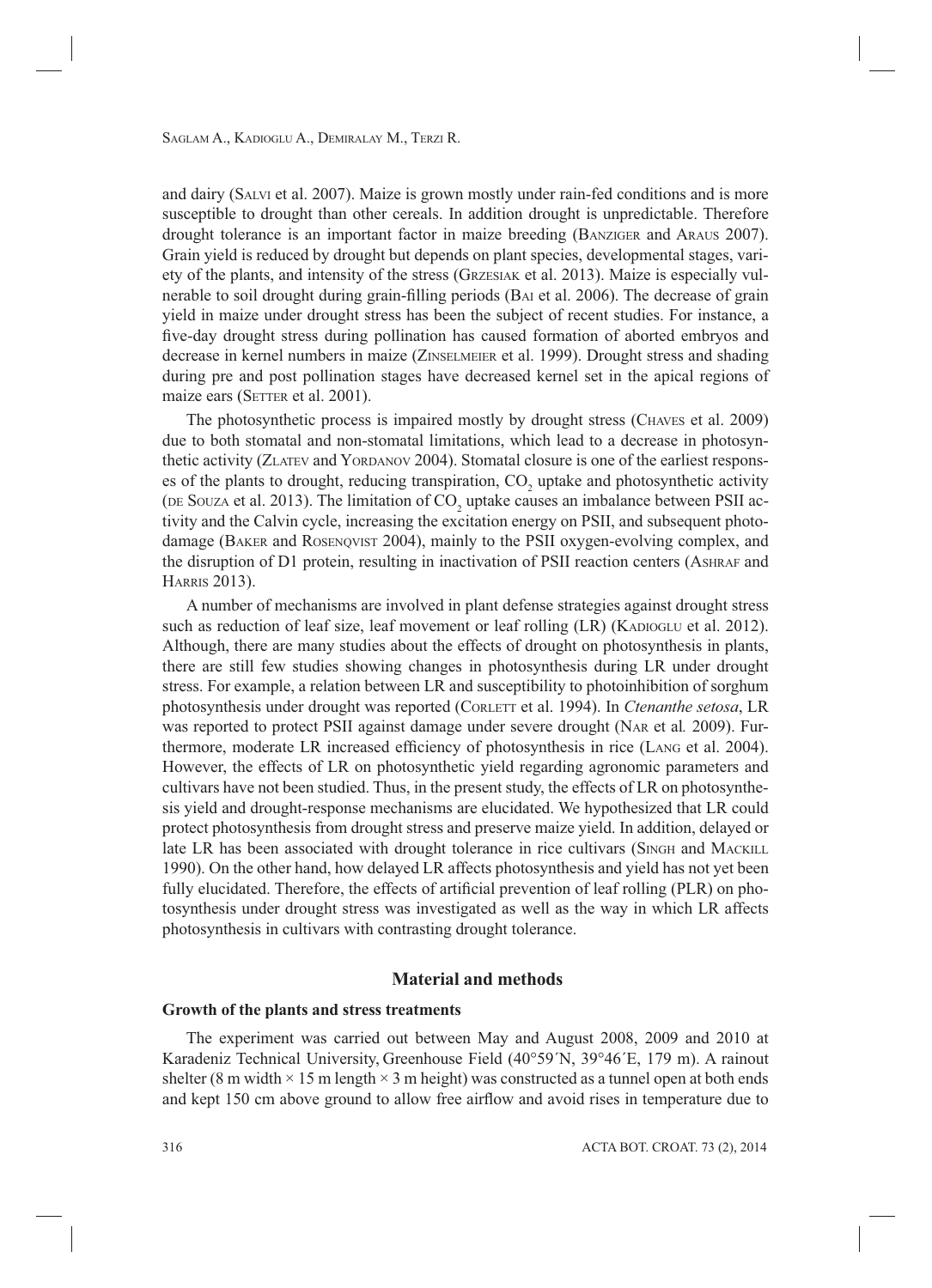the greenhouse effect on an open field and covered with polyethylene transmitting more than 90% of sunlight. The plants were grown in the rainout shelter under sunlight. Average temperature of the field was  $21.8 \pm 4.1$  °C between May and August in 2008–2010. Seeds of the maize cultivars (Batem 51-52 and Batem 56-55) were obtained from Western Mediterranean Agricultural Research Institute, Antalya, Turkey; Batem 51-52 was reported as drought sensitive and Batem 56-55 as drought tolerant (SARUHAN et al. 2012). Cultivars were determined as drought tolerant/sensitive based on their leaf water potentials, stomatal conductance, proline and malondialdehyde (MDA) contents after 30 days of drought stress, to which the plants were exposed at grain filling stage  $(R2)$ . Eight seeds were sown in pots  $(30$ cm diameter and 50 cm deep) filled to 47.5 cm height with 14 kg of fully water-saturated sandy soil. There were twelve pots for each cultivar. After full germination, seedlings were reduced to two in each pot. Plants were kept well irrigated and grown to stage R2 by adding one and half liters of water to each pot every other day. At stage R2, half of the plants were kept well watered (control), while the others were subjected to drought stress by withholding water for 30 days until maturity was reached. To investigate the effect of LR on photosynthesis during drought, LR was artificially inhibited (PLR) by clamping leaves with plastic wires in the beginning of drought application. Leaves ( $6<sup>th</sup>$  leaf from top) were harvested on the  $30<sup>th</sup>$  day of drought. Leaf rolling degree, water status and temperature were measured, in addition to photosynthetic pigment content, chlorophyll  $a$  fluorescence, photosynthetic gas exchange parameters, Rubisco activity, Rubisco content and some agronomic characteristics.

#### **Leaf rolling degree and water status**

Leaf rolling degree was measured according to PREMACHANDRA et al*.* (1993) as a percentage reduction in the width of the leaf mid-portion. Leaf water potential  $(\Psi_{\text{loc}})$  was measured with a thermocouple psychrometer (C-52, Wescor) after it had been calibrated by using NaCl solutions of known water potentials. Discs about 6 mm in diameter were cut from the leaves of three plants and sealed in the C-52 sample chamber. Samples were equilibrated for 60 min before the readings were recorded by a water-potential data logger (PSYPRO, Wescor Inc., Logan, UT USA) in the psychrometric mode.

## **Lipid peroxidation**

Lipid peroxidation was measured in terms of malondialdehyde (MDA) content ( $\varepsilon$  = 155  $mM^{-1}$  cm<sup>-1</sup>), a product of lipid peroxidation following the method of HEATH and PACKER (1968). Leaf samples (0.5 g) were homogenized in 10 ml of 0.1% (w/v) trichloroacetic acid (TCA). As much as 4 ml of 0.5% (w/v) thiobarbituric acid containing 20% (w/v) of TCA was added to 1 ml aliquot of supernatant. The absorbance of the supernatant was recorded at 532 and 600 nm and MDA content was expressed as nmol MDA per g fresh weight (nmol  $MDA g^{-1}$  fw).

#### **Photosynthetic pigments**

Total chlorophyll (Chl) and carotenoid (Car) contents were determined following the method of ARNON (1949). The 6<sup>th</sup> leaf from the tops of different plants of the same age were selected randomly and homogenized in a mortar in 80% acetone. The extract was centri-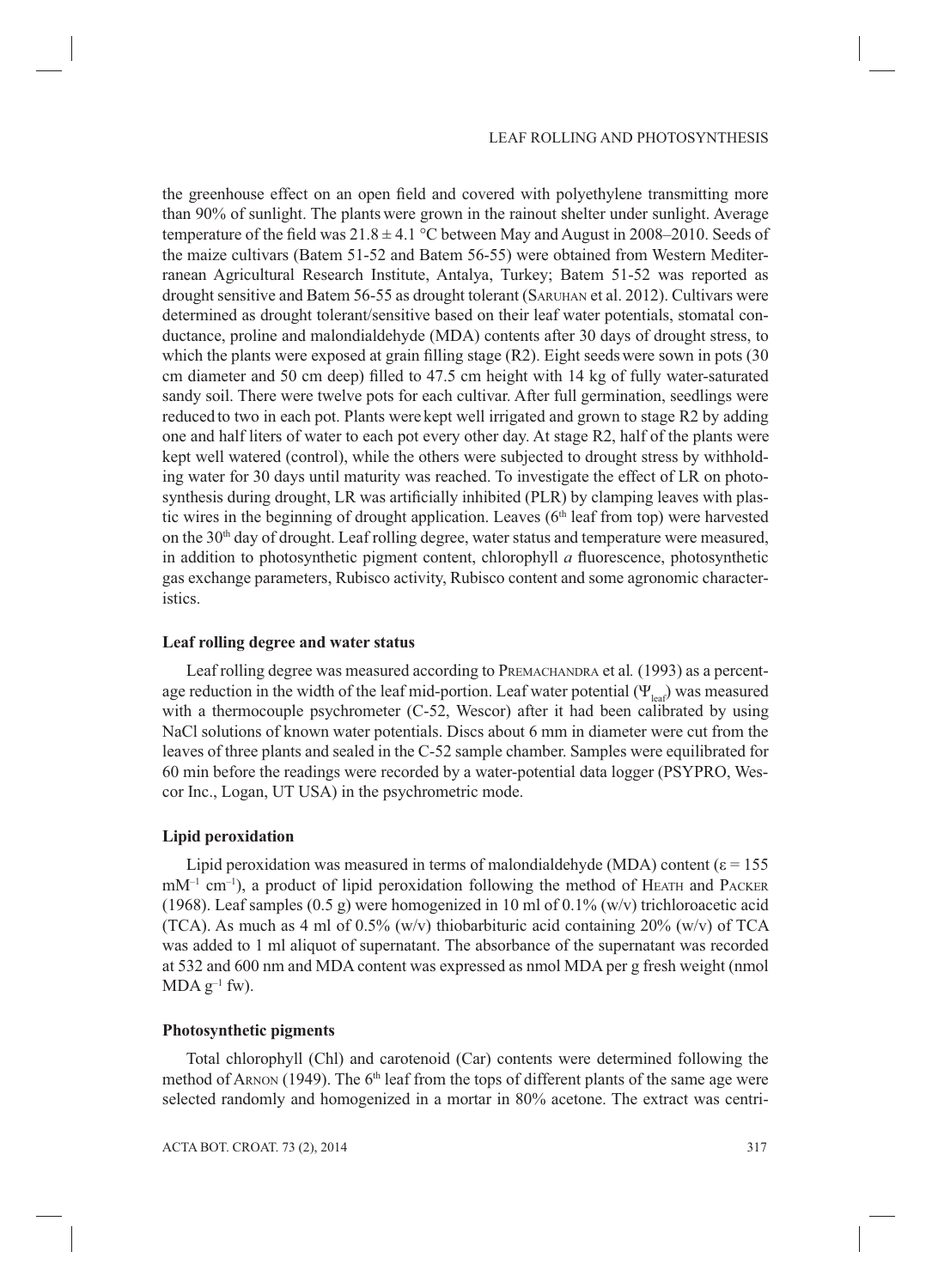fuged at 5,000 g for 5 min. Absorbance of the supernatant was recorded at 663, 645, and 450 nm by spectrophotometer (Nicolet evolution 100, Thermo Scientific, USA). Content was expressed as mg of pigments per g dry weight (mg  $g^{-1}$  dw).

# **Thermal imaging**

Thermal images were obtained using a Thermovision A20 infrared camera (FLIR Systems, USA) according to VOLLSNES et al. (2009). The infrared camera was mounted vertically  $\sim$ 10 cm above the leaf. Each leaf was positioned in the camera view field to focus the image and to maximize the image area covered by the leaf. The images of the 6th leaf from the tops of six different plants were captured. Images were analyzed for temperature determination using the ThermaCAM Researcher software (LIU et al. 2011).

# **Chlorophyll a fluorescence measurements**

Chlorophyll *a* fluorescence measurements were performed by pulse modulated fluorometer (OS1-FL, OptiScience Corporation, Tyngsboro, MA, USA) according to NAR et al. (2009) between 10:00 and 14:00 h at the grain-filling stage in the rainout shelter under sunlight. For each treatment, the  $6<sup>th</sup>$  leaf from six different plants was selected and clamped at the center point with the OS1-FL leaf clip holder. Leaves were dark-adapted for 20 min and the Chl fluorescence was then measured. Minimum Chl fluorescence yield  $(F_0)$  was determined under weak modulated  $\lambda_{660}$  irradiation (< 0.1 µmol m<sup>-2</sup> s<sup>-1</sup>). Maximum Chl fluorescence yield (F<sub>m</sub>) was reached by exposing PSII to saturating  $\lambda_{690}$  pulse (0.8 s) of white light  $(8,000 \text{ µmol m}^{-2} \text{ s}^{-1})$ . After dark measurements, the leaves were exposed to the red actinic light of the fluorometer together with the sunlight functioning as actinic light source. Steady state Chl fluorescence  $(F_s)$  was achieved after exposure to the actinic light. A simultaneous saturating pulse (0.8 s) of white light (8,000 µmol  $m^{-2}$  s<sup>-1</sup>) was applied to determine maximum Chl fluorescence in the light  $(F_m)$ . Maximum quantum yield of PSII photochemistry  $(F_v/F_m)$  and effective quantum yield of PSII photochemistry ( $\Phi_{PSII}$ ) were calculated according to the following equations  $(F_v/F_m = (F_m - F_0)/F_m$  and  $\Phi_{PSII} = (F_m' - F_s)/F_m'$ ) of GENTY et al. (1989). Nonphotochemical quenching (NPQ) was calculated according to the equation,  $NPQ = (F_m - F_m)/F_m$ . Electron transport rate (ETR) was calculated according to following equation,  $\text{ETR} = (\Phi_{PSI}^{\text{max}} \times \text{PAR} \times 0.5 \times 0.84)$ . PAR was measured with a PAR clip. Value 0.5 indicates partitioning of energy between PSII and PSI, while value 0.84 presents proportional light absorbance by photosynthetic tissue.

## **Photosynthetic gas exchange measurements**

Stomatal conductance  $(g_s)$  was monitored on the  $6<sup>th</sup>$  leaf from six different plants by using a dynamic diffusion porometer (AP4, Delta-T Devices, Burwell, Cambridge, UK) after it had been calibrated with a standard calibration plate following the manufacturer's instructions. Other gas exchange parameters were measured using a portable photosynthesis system (TPS-2 Photosynthesis System, PP Systems, Amesbury, MA, USA) equipped with a 25  $\times$  18 mm PLC6 automatic universal leaf cuvette on the 6<sup>th</sup> leaf from six different plants under natural sunlight. Middle parts of the selected leaves were measured from 10:00 to 14:00 h. The parameters measured were transpiration (E), net photosynthetic rate  $(P_N)$  and intracellular  $CO<sub>2</sub>(C<sub>i</sub>)$ .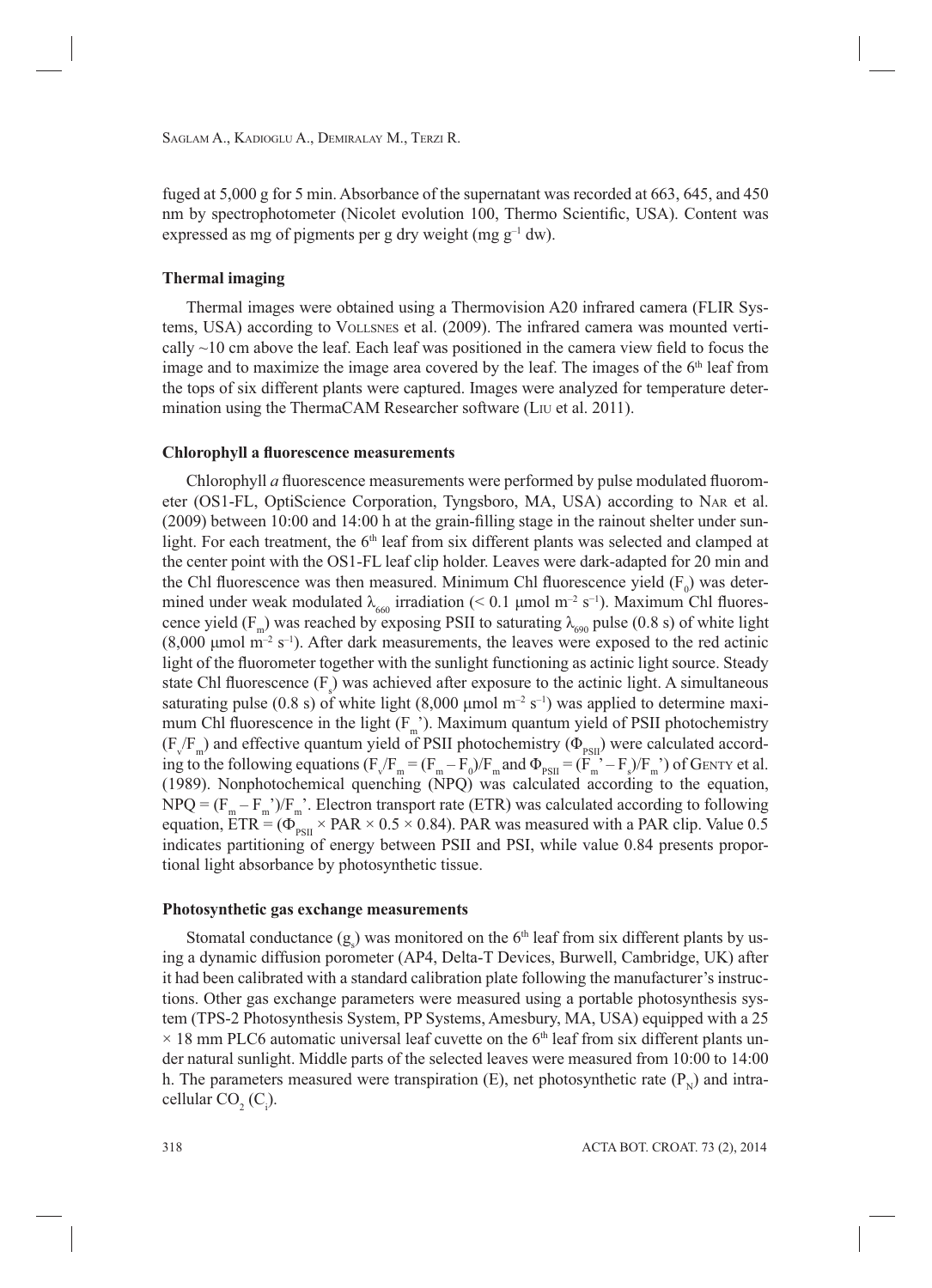#### **Agronomic characteristics**

Grain yield and yield components were evaluated through ear weight and 100-kernel weight in six plants.

### **Determination of Rubisco activity**

About 0.25 g of frozen maize leaves were ground to a powder using a chilled mortar and pestle with liquid  $N_2$ , a small amount of quartz sand, and insoluble polyvinylpolypyrrolidone (PVP). Tissues were homogenized with cooled extraction buffer containing 50 mM of Tris–HCl (pH 7.5), 1 mM of ethylenediaminetetraacetic acid (EDTA), 10 mM of  $MgCl<sub>2</sub>$ , 12% (v/v) of glycerol, 0.1% (v/v) of β-mercaptoethanol and 1% (w/v) of PVP-40 (soluble PVP) at 0–4 °C. The homogenate was centrifuged at 15,000 g for 15 min at 4 °C. Protein contents of the homogenates were determined as described by BRADFORD (1976) using bovine serum albumin as a standard. The Rubisco activity in the supernatant was assayed according to SAWADA et al. (2003) with minor modifications. The Rubisco activity was measured at 30 °C for 10 minutes by adding 100 µl of supernatant into 900 µl of assay buffer containing 50 mM of HEPES–KOH (pH 8.0), 1 mM of EDTA, 20 mM of  $MgCl<sub>2</sub>$ , 25 mM of dithioerythritol, 10 mM of NaHCO<sub>3</sub>, 5 mM of ATP, 0.15 mM of nicotinamide adenine dinucleotide (NADH), 5 mM of creatine phosphate, 0.6 mM of ribulose-1,5-bisphosphate (RuBP), 10 units of phosphocreatine kinase, 10 units of glyceraldehyde-3-phosphate dehydrogenase and 10 units of phosphoglycerate kinase. Total Rubisco activity was expressed in units per milligram protein.

## **Determination of Rubisco content**

To determine Rubisco content, leaves were homogenized as described in the Rubisco activity assay. Sodium dodecyl sulfate polyacrylamide gel electrophoresis (SDS–PAGE) of leaf protein was carried out in a vertical slab gel discontinuous buffer system following the method of LAEMMLI (1970) using a 7% acrylamide gel concentration. A total volume of 20 μl protein extract solution including 30 μg of total protein was loaded into each well. In addition, to quantify the amount of Rubisco in the leaf homogenates, Rubisco recombinant protein standards ranging from 0.0625 to 0.25 pmol were also loaded. Protein molecular mass standard (Thermo Fisher Scientific, Waltham, MA) was used. The gels were run at approximately 80 mA for 30–40 min in electrophoresis buffer by using a Mini-PROTEAN Tetra Cell electrophoretic unit (Biorad, Germany). Proteins were then transferred to polyvinylidene fluoride (PVDF) transfer membrane (Whatman, Dassel, Germany) in McFarland's electroeluting buffer (12 mM Tris base, 96 mM glycine, and 20%,  $v/v$ , methanol) at < 25 V for 45 min. The blotted membrane was subjected to immunodetection of Rubisco according to MA et al. (2009). The PVDF blot was placed in 10 ml of blocking solution (TBST; 5%, w/v, nonfat dry milk in 24.8 mM Tris, pH 7.4, 150 mM NaCl, 2.7 mM KCl, and 0.5%, v/v, Tween 20) and rocked gently on a rotary shaker or platform rocker for 30 min then washed four times for 5 min each with TBST and incubated for 1 h on a shaker-rocker with polyclonal rabbit anti-rubisco antibody (anti-rubisco large subunit global antibody, diluted 1:6,000; Agrisera, Vännäs, Sweden). After four 2.5-min washes with TBST, the blot was incubated with goat anti-rabbit immunoglobulin G (IgG) polyclonal antibody conjugated to horseradish peroxidase (diluted 1:2,000; Agrisera, Vännäs, Sweden) for 30 min on the shaker. After four 2.5-min washes, chromogenic substrate solution for horseradish peroxidase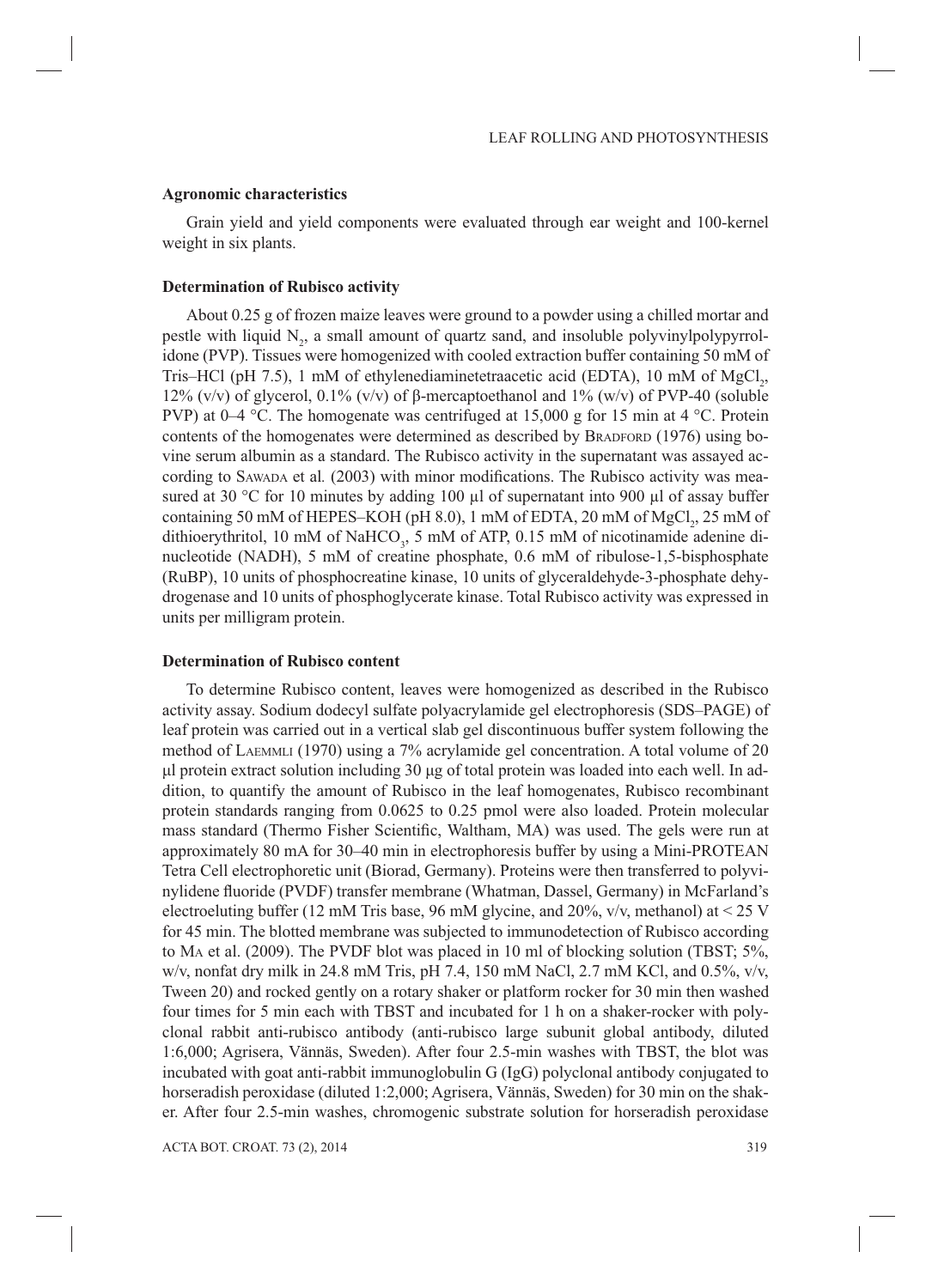$(0.015\%, w/v,$  of 4-chloro-1-napthol and  $0.05\%, v/v,$  hydrogen peroxide in TBS containing 16.7%, v/v methanol) was added, and the blot was allowed to develop 15 min. The blot was then rinsed three times in water for 2 min each. The developed blot was allowed to dry on a clean piece of filter paper and stored in a ziplock bag at −20 °C. The Western blot image of protein bands was captured with a scanner (HP Scanjet 4850; Hewlett Packard, Palo Alto, CA). A comparison of the average intensity of each band from western blot analysis was quantified with the use of the ImageJ analysis program (ImageJ 1.34s; http://rsbweb.nih.  $gov/ii$ .

## **Statistical analysis**

Each measurement was conducted three times with six biological replicates. Variance analysis of mean values was performed with Duncan Multiple Comparison test (two-way ANOVA) using SPSS software for Microsoft Windows (Ver. 13.0, SPSS Inc., USA) and significance was determined at  $P \le 0.05$  level.

## **Results**

# **Leaf rolling degree and water status**

Leaves of Batem 56-55, drought tolerant cultivar, rolled two days later than Batem 51- 52, drought sensitive cultivar, under drought. In addition, LR degree (%) in Batem 51-52  $(77.0 \pm 0.5)$  was higher than Batem 56-55 (65.0  $\pm$  2.7).

The leaf water potential ( $\Psi_{\text{leaf}}$ ) control values were  $-0.30 \pm 0.01$  and  $-0.50 \pm 0.03$  MPa in control groups of Batem 51-52 and Batem 56-55, respectively. The  $\Psi_{\text{leaf}}$  significantly decreased (6-fold) in Batem 51-52 at LR  $(-1.81 \pm 0.03 \text{ MPa})$  compared to the control (Fig. 1). However, the  $\Psi_{\text{leaf}}$  did not change in Batem 56-55 (-0.51  $\pm$  0.02 MPa). At PLR, decreases in  $\Psi_{\text{leaf}}$  were measured in both Batem 51-52 (–2.30  $\pm$  0.02 MPa) and Batem 56-55 (–1.20  $\pm$ 0.03 MPa) compared to the controls (Fig. 1).  $\Psi_{\text{leaf}}$  in Batem 56-55 at PLR was 7.8 fold lower than its control, while  $\Psi_{\text{leaf}}$  in Batem 51-52 was 2.4 fold lower than its control.



**Fig. 1.** Changes in leaf water potential of maize cultivars. C – control, LR – leaf rolling, PLR – prevention of leaf rolling. Different small letters show statistical differences at P < 0.05 among C, LR and PLR of same cultivar. Asterisk denotes significant differences between cultivars. Vertical bars are standard deviation of means.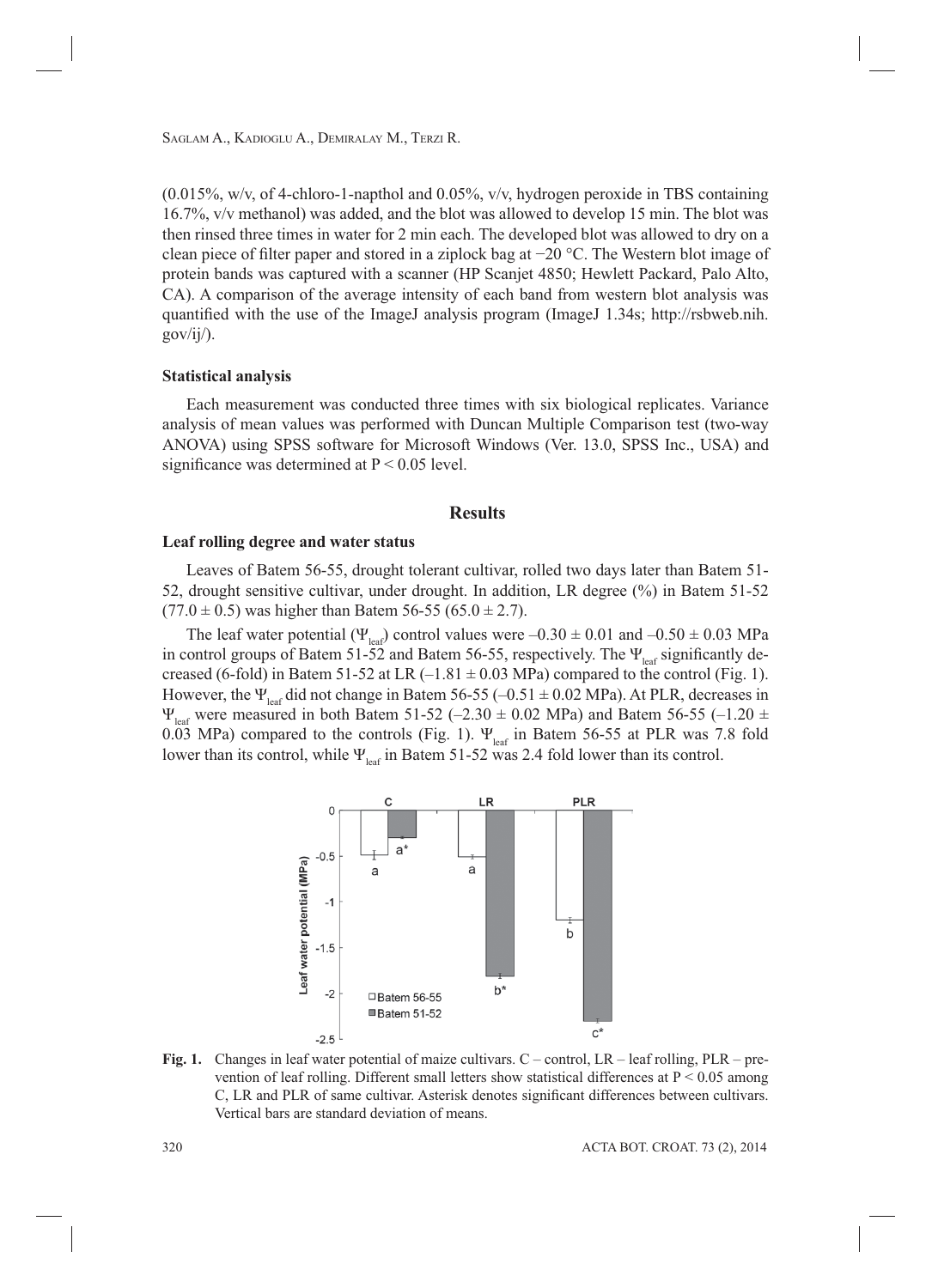#### **Photosynthetic pigments**

The total Chl content in Batem 51-52 decreased from  $5.20 \pm 0.01$  mg g<sup>-1</sup> dw (control) to  $1.50 \pm 0.01$  mg g<sup>-1</sup> dw at LR (Fig. 2A) while the total Chl content increased from  $5.9 \pm 0.03$ mg g<sup>-1</sup> dw (control) to  $6.50 \pm 0.01$  mg g<sup>-1</sup> dw in Batem 56-55 at LR. Total Chl content in Batem 51-52 was 3.5 fold lower at LR than in the control. On the other hand, the Chl content in Batem 56-55 was 1.1 fold higher at LR than in the control. In addition, the total Chl content at PLR was also lower than that of the control. The Chl content in Batem 51-52 was  $1.00 \pm 0.01$  mg g<sup>-1</sup> dw at PLR, a 5.2-fold decrease as compared to control. It was 3.10  $\pm$ 0.06 mg  $g^{-1}$  dw in Batem 56-55 at PLR, a 1.9 fold decrease as compared to control.

Total carotenoid (Car) content increased in Batem 51-52 and Batem 56-55 at LR compared to the controls. Total Car contents in rolled leaves of Batem 51-52 (1.30  $\pm$  0.01 mg g<sup>-1</sup> dw) and Batem 56-55 (1.9  $\pm$  0.01 mg g<sup>-1</sup> dw) were 2.2 and 2.1-fold higher than the controls  $(0.6 \pm 0.01 \text{ mg g}^{-1}$  dw and  $0.9 \pm 0.02 \text{ mg g}^{-1}$  dw) respectively. In addition, a significant decrease in the Car contents was determined in Batem 51-52 at PLR. The Car content in Batem 51-52 (0.2  $\pm$  0.04 mg g<sup>-1</sup> dw) at PLR was 7.5-fold lower than the control (0.60  $\pm$  0.01 mg  $g^{-1}$  dw) (Fig. 2B).



**Fig. 2.** Changes in photosynthetic pigment contents of maize cultivars. A) total Chl content and B) total Car content; C – control, LR – leaf rolling, PLR – prevention of leaf rolling. Different small letters show statistical differences at P < 0.05 among C, LR and PLR of same cultivar. Asterisk denotes significant differences between cultivars. Vertical bars are standard deviation of means.

## **Thermal imaging**

Leaf temperature increased in both tolerant and sensitive cultivars at LR compared to the controls. Leaf temperature was  $21.3 \pm 0.2$  °C in the control group of Batem 51-52 and  $20.7 \pm 0.1$  °C in the control group of Batem 56-55. It increased to 21.7  $\pm$  0.05 °C in Batem 51-52, and to 21.4  $\pm$  0.2 °C in Batem 56-55, at LR. In addition, the leaf temperature at PLR was determined to be higher than that of LR in Batem 56-55. There was no significant difference between LR and PLR in Batem 51-52. The leaf temperature was  $21.7 \pm 0.06$  °C in Batem 51-52 and  $21.9 \pm 0.1$  °C in Batem 56-55 at PLR (Fig. 3).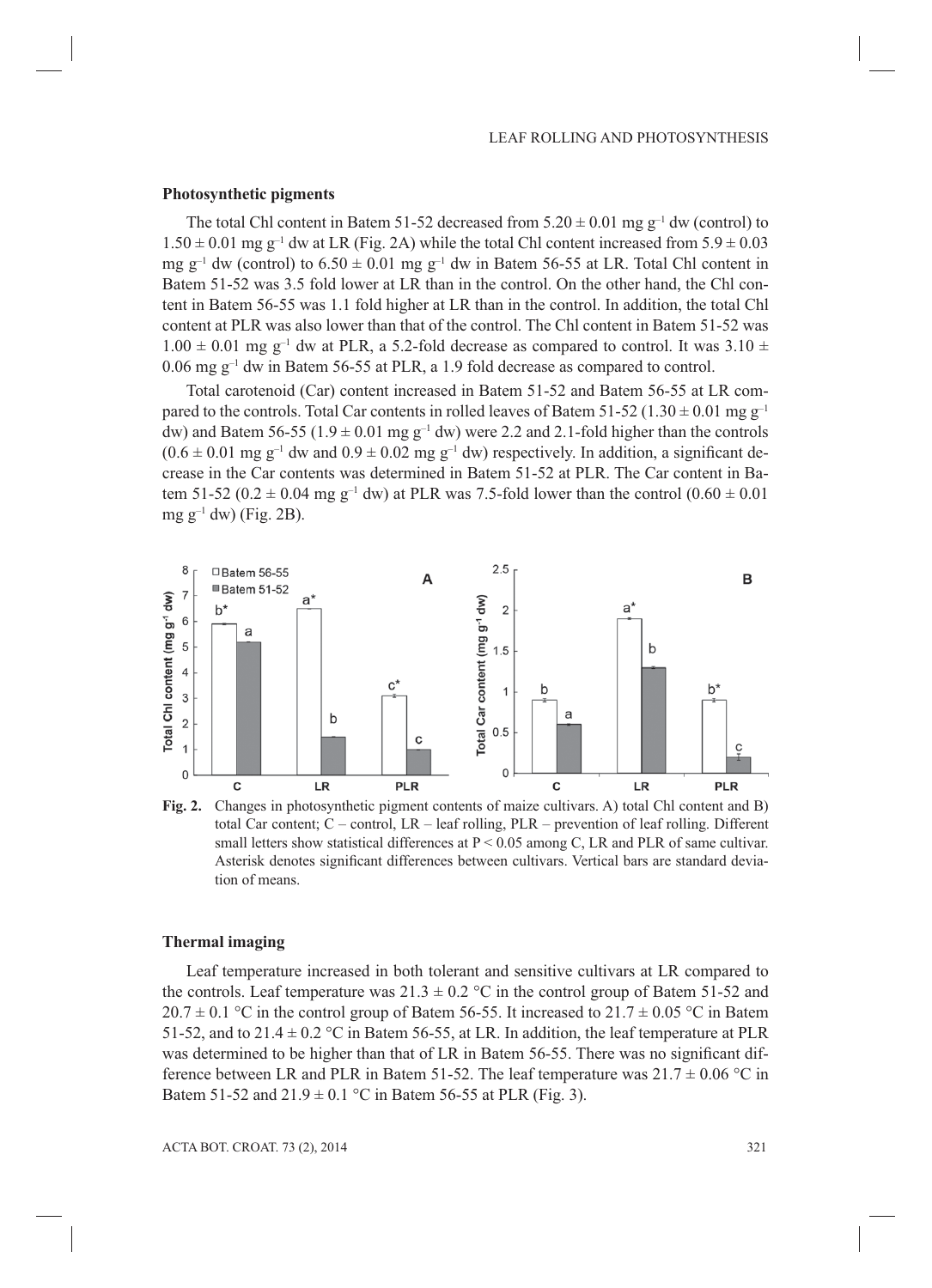

**Fig. 3.** Thermal images of maize leaves. A) Batem 51-52, sensitive control, B) Batem 56-55, tolerant control, C) Batem 51-52, upon drought stress and D) Batem 56-55, upon drought stress.  $C$  – control, LR – leaf rolling, PLR – prevention of leaf rolling.

#### **Chlorophyll fluorescence parameters**

Maximum quantum yield of PSII photochemistry  $(\mathrm{F_{\sqrt{F}\scriptscriptstyle m}})$  decreased in both cultivars at LR (Fig. 4A). The decrease in the  $F_V/F_m$  was higher in Batem 51-52 than in Batem 56-55.  $F_V/F_m$ in the rolled leaves of the Batem  $5\overline{1}$ -52 (0.26  $\pm$  0.04) was 2.9-fold lower than in the control  $(0.76 \pm 0.03)$  while F<sub>V</sub>F<sub>m</sub> in Batem 56-55 (0.7  $\pm$  0.01) was 1.1-fold lower at LR than in the control (0.76  $\pm$  0.03). Moreover, significant decreases in  $F_v/F_m$  were determined in both cultivars at PLR compared to the controls.  $F_v/F_m$  values decreased from 0.76 (control) to 0.16 and 0.6 in Batem 51-52 and Batem 56-55 at PLR, respectively.  $F_v/F_m$  values in Batem 51-52 and Batem 56-55 were 4.8 and 1.3 fold lower than in their controls (Fig. 4A).

Effective quantum yield of PSII photochemistry ( $\Phi_{\text{psn}}$ ) decreased in Batem 51-52 at LR compared to the control while it did not change in Batem 56-55 (Fig. 4B). As compared to control (0.6  $\pm$  0.004), a 3-fold decrease in  $\Phi_{PIZ}$  (0.2  $\pm$  0.01) was determined in Batem 51-52 at LR. A significant decrease in  $\Phi_{PSII}$  was also determined at PLR. The  $\Phi_{PSII}$  in Batem 51-52 and Batem 56-55 diminished to  $0.02 \pm 0.003$  and  $0.36 \pm 0.01$  at PLR, respectively. The values of  $\Phi_{\text{psu}}$  in Batem 51-52 and Batem 56-55 were 30.0 and 1.5 fold lower than in the control groups, respectively (Fig. 4B).

Non-photochemical quenching (NPQ) increased in rolled leaves of both cultivars compared to the controls (Fig. 4C). Furthermore, the increase in NPQ was higher in Batem 56- 55 than that of Batem 51-52 at LR. NPQ in Batem 51-52 increased from  $0.200 \pm 0.001$  to  $0.400 \pm 0.004$  (a 2-fold increase). NPQ in Batem 56-55 also increased (from  $0.400 \pm 0.001$ to  $0.60 \pm 0.01$ ) compared to control, a 1.3 fold increase. In the case of PLR, NPQ decreased in both cultivars significantly compared to the controls. NPQ in Batem 51-52 was 0.100  $\pm$ 0.004 at PLR. It was  $0.2 \pm 0.01$  in Batem 56-55. The rates of the decreases in NPQ were 2.0 fold in both Batem 51-52 and Batem 56-55 compared to the controls (Fig. 4C).

Electron transport rate (ETR) decreased in Batem 51-52 at LR (Fig. 4D). ETR decreased from 58.0  $\pm$  0.8 µmol m<sup>-2</sup> s<sup>-1</sup> (control) to 20.5  $\pm$  1.2 µmol m<sup>-2</sup> s<sup>-1</sup> at LR, which was 2.8 fold lower than in the control. On the other hand, ETR did not change in Batem 56-55 during LR.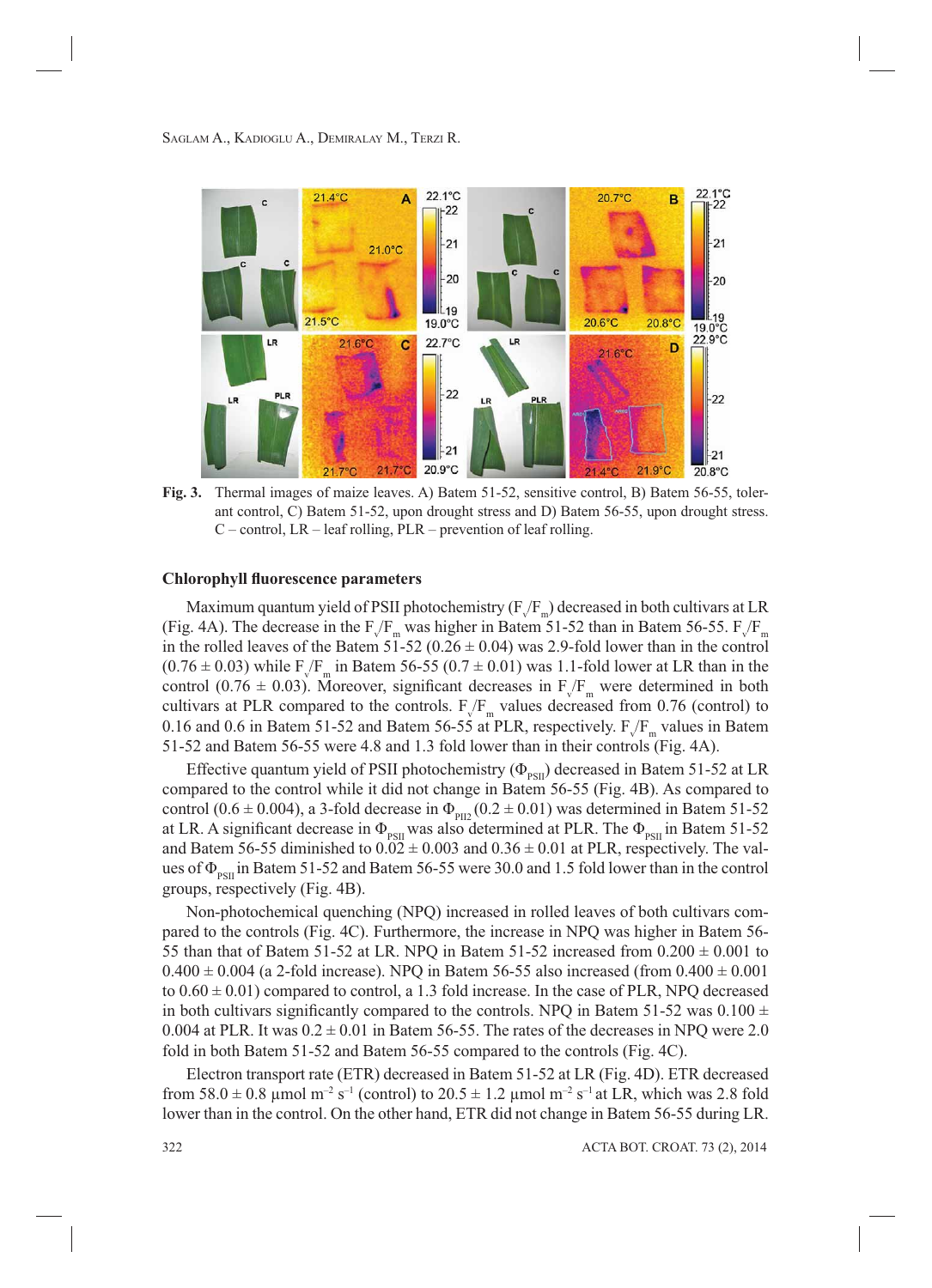

**Fig 4.** Changes in Chl fluorescence parameters of maize cultivars. A) Fv/Fm – maximum quantum yield of PSII photochemistry B)  $\Phi_{PSII}$  – effective quantum yield of PSII photochemistry, C) NPQ – non-photochemical quenching and D) ETR – electron transport rate; C – control, LR – leaf rolling, PLR – prevention of leaf rolling. Different small letters show statistical differences at  $P \le 0.05$  among C, LR and PLR of same cultivar. Asterisk denotes significant differences between cultivars. Vertical bars are standard deviation of means.

In the case of PLR, ETR decreased in both cultivars compared to the controls. ETRs in Batem 51-52 and Batem 56-55 were  $5 \pm 0.6$  µmol m<sup>-2</sup> s<sup>-1</sup> and 35.3  $\pm$  1.1 µmol m<sup>-2</sup> s<sup>-1</sup>. There were 12.0 and 1.6-fold decreases in Batem 51-52 and Batem 56-55 as compared controls, respectively (Fig. 4D).

#### **Photosynthetic gas exchange measurements**

Stomatal conductance  $(g_s)$  diminished in both cultivars at LR.  $g_s$  in Batem 51-52 decreased from  $180 \pm 2.2$  mmol m<sup>-2</sup> s<sup>-1</sup> (control) to  $23 \pm 0.5$  mmol m<sup>-2</sup> s<sup>-1</sup> (a 7.8-fold decrease). The decrease in  $g_s$  was greater in Batem 51-52 than in Batem 56-55 at LR (Fig. 5A).  $g_s$  in Batem 56-55 diminished from  $170 \pm 1.3$  mmol m<sup>-2</sup> s<sup>-1</sup> to 92  $\pm$  2.7 mmol m<sup>-2</sup> s<sup>-1</sup>, which was a 1.9-fold decrease. Remarkable decreases in  $g_s$  were measured in both cultivars at PLR compared to the controls.  $g_s$  values in Batem 51-52 and Batem 56-55 were  $5 \pm 0.4$  mmol m<sup>-2</sup>  $s^{-1}$  and  $50 \pm 2.5$  mmol m<sup>-2</sup> s<sup>-1</sup>, respectively at PLR.  $g_s$  in Batem 51-52 and Batem 56-55 were 36 and 3.4-fold lower than the controls, respectively.

Transpiration rate (E) decreased in both cultivars at LR compared to the controls (Fig. 5B). E in Batem 51-52 decreased from  $5.3 \pm 0.1$  mmol m<sup>-2</sup> s<sup>-1</sup> (control) to  $1.3 \pm 0.1$  mmol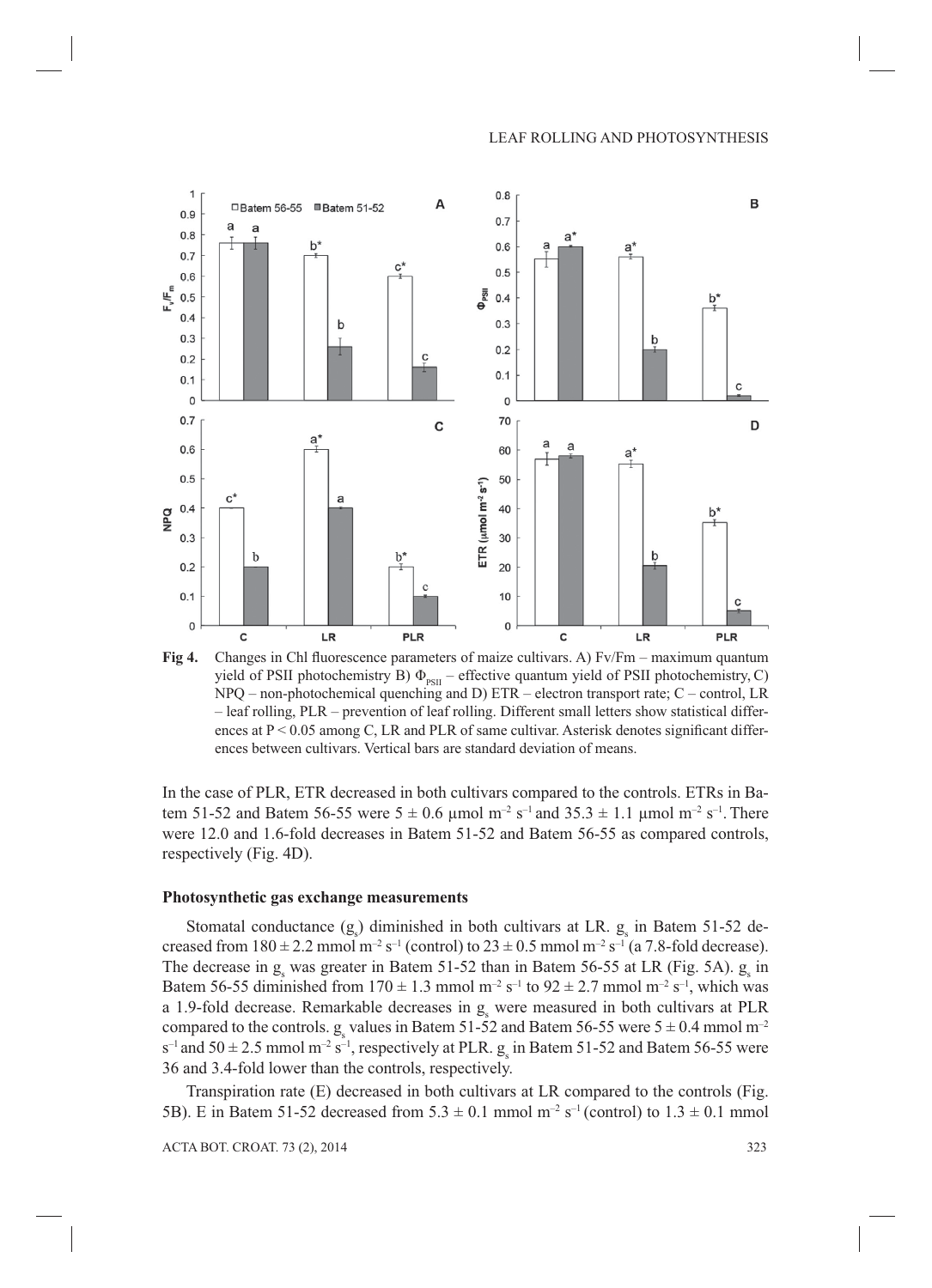$m^{-2}$  s<sup>-1</sup>. E in Batem 56-55 was reduced from  $3.7 \pm 0.2$  mmol  $m^{-2}$  s<sup>-1</sup> (control) to 2.6  $\pm$  0.3 mmol  $m^{-2}$  s<sup>-1</sup>. Decrease in E was higher in Batem 51-52 than in Batem 56-55 at LR. The rates of decreases were 1.4 and 4.1 in Batem 56-55 and Batem 51-52 compared to control, respectively. The decreases in E were more at PLR than those of LR as compared to controls. E values were  $0.110 \pm 0.007$  mmol m<sup>-2</sup> s<sup>-1</sup> and  $0.37 \pm 0.02$  mmol m<sup>-2</sup> s<sup>-1</sup> in Batem 51-52 and Batem 56-55 at PLR, respectively (Fig. 5B). E values in Batem 51-52 and Batem 56-55 were 48 and 10-fold lower than the control groups, respectively.

Photosynthetic rate  $(P_N)$  decreased in both cultivars at LR compared to the controls (Fig. 5C). P<sub>N</sub> values were reduced from  $11.5 \pm 0.4$  µmol m<sup>-2</sup> s<sup>-1</sup> (control) to  $1.2 \pm 0.04$  µmol m<sup>-2</sup>  $s^{-1}$  in Batem 51-52. It was reduced from  $15.9 \pm 0.6$  µmol  $m^{-2}$  s<sup>-1</sup> (control) to 7.1  $\pm$  0.4 µmol  $m^{-2}$  s<sup>-1</sup> in Batem 56-55 at LR. P<sub>N</sub> values were reduced at the rates of 9.6 and 2.3 in Batem 51-52 and Batem 56-55 at LR compared to their controls, respectively.  $P<sub>N</sub>$  decreased more in both cultivars at PLR than LR compared to control. P<sub>N</sub> values were  $1.03 \pm 0.06$  µmol m<sup>-2</sup>  $s^{-1}$  and 6.3  $\pm$  0.14 µmol m<sup>-2</sup> s<sup>-1</sup> in Batem 51-52 and Batem 56-55 at PLR, respectively (Fig. 5C). The rates of decrease in  $P_N$  were 11.1 and 2.5 in Batem 51-52 and Batem 56-55 at PLR compared to the controls, respectively.

Intracellular CO<sub>2</sub> concentration (C<sub>i</sub>) was reduced by drought at LR (Fig. 5D). C<sub>i</sub> in Batem 51-52 decreased from  $428.0 \pm 8.6$  µmol mol<sup>-1</sup> (control) to  $378.0 \pm 11.6$  µmol mol<sup>-1</sup> It was reduced from  $347.0 \pm 4.9$  µmol mol<sup>-1</sup> to  $305.0 \pm 16.3$  µmol mol<sup>-1</sup> in Batem 56-55. The rates of the decrease in  $C<sub>i</sub>$  values were 1.1 and 1.1 in Batem 51-52 and Batem 56-55 at LR compared to their controls. The reductions in  $C_i$  at PLR were higher than those of LR compared to control. C<sub>i</sub> values were  $358.0 \pm 9.0$  µmol mol<sup>-1</sup> and  $275.0 \pm 2.1$  µmol mol<sup>-1</sup> in Batem 51-52 and Batem 56-55 at PLR, respectively. The rate of the decrease in  $C_i$  was 1.2 in Batem 51-52 compared to the control while it was 1.3 in Batem 56-55 at PLR.



**Fig. 5.** Changes in photosynthetic gas exchange parameters of maize cultivars. A)  $g_s$  – stomatal conductance, B)  $P_n$  – net photosynthetic rate, C) E – transpiration and D) C<sub>i</sub> – intracellular CO<sub>2</sub>; C – control, LR – leaf rolling, PLR – prevention of leaf rolling. Different small letters show statistical differences at P < 0.05 among C, LR and PLR of same cultivar. Asterisk denotes significant differences between cultivars. Vertical bars are standard deviation of means.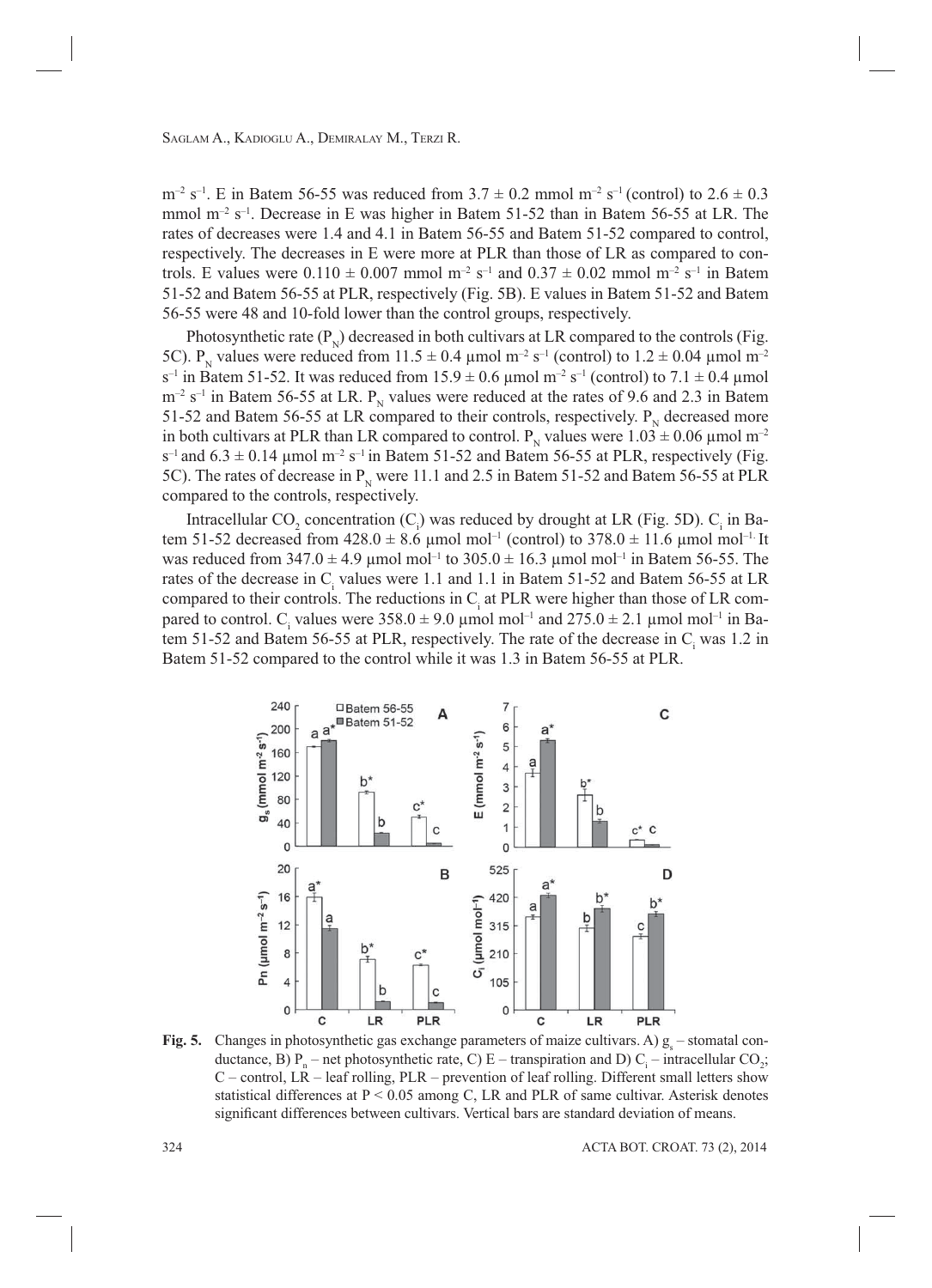#### **Rubisco activity**

Rubisco activity in Batem 51-52 was higher than Batem 56-55. Rubisco activity decreased in both cultivars at LR compared to the controls. Rubisco activity in Batem 51-52 decreased from  $1286.0 \pm 15.0$  U mg<sup>-1</sup> protein (control) to  $869.0 \pm 24.0$  U mg<sup>-1</sup> protein. It was reduced from  $464.0 \pm 13.0 \text{ U mg}^{-1}$  protein (control) to  $303 \pm 11.0 \text{ U mg}^{-1}$  protein for Batem 56-55 (Fig. 6A). There was a 1.5-fold reduction in the Rubisco activity in both cultivars at LR compared to their controls. Rubisco activities determined at LR were higher than PLR for both cultivars. Rubisco activities were  $557 \pm 19.0$  U mg<sup>-1</sup> protein and  $128.0 \pm 9.0$  U mg<sup>-1</sup> protein in Batem 51-52 and Batem 56-55 at PLR, respectively. The reductions in the activities were higher at PLR than LR compared to the controls (Fig. 6). The reductions in the activities were 2.3-fold and 3.6-fold in Batem 51-52 and Batem 56-55 at PLR compared to the controls, respectively.

#### **Rubisco content**

Rubisco content in Batem 51-52 was higher than Batem 56-55 in control plants (Fig. 6B). It was  $0.9 \pm 0.05$  pmol  $\mu$ g<sup>-1</sup> protein in Batem 51-52 and  $0.4 \pm 0.01$  pmol  $\mu$ g<sup>-1</sup> protein in Batem 56-55. Rubisco contents of both cultivars decreased at LR as compared to control. They were  $0.2 \pm 0.008$  pmol  $\mu$ g<sup>-1</sup> protein in Batem 51-52 (4.5-fold lower than control) and  $0.2 \pm 0.002$  pmol  $\mu$ g<sup>-1</sup> protein in Batem 56-55 (2-fold lower than control). Rubisco contents of the cultivars at PLR were lower than those of LR plants. There was  $0.002 \pm 0.0005$  pmol  $\mu$ g<sup>-1</sup> protein in Batem, 450-fold lower than control and 0.002  $\pm$  0.0009 pmol  $\mu$ g<sup>-1</sup> protein in Batem 56-55, 200-fold lower than control.



**Fig. 6.** Changes in Rubisco activity (A) and content (B) of maize cultivars; C – control, LR – leaf rolling, PLR – prevention of leaf rolling. Different small letters show statistical differences at  $P < 0.05$  among C, LR and PLR of same cultivar. Asterisk denotes significant differences between cultivars. Vertical bars are standard deviation of means.

## **Agronomic characteristics**

As compared to control, ear weights were reduced in both cultivars at LR. Ear weights decreased from and  $64.0 \pm 0.5$  g to  $40.0 \pm 0.5$  g in Batem 51-52 and  $46.0 \pm 0.4$  g to  $25.0 \pm 0.4$ 0.7 g in Batem 56-55 at LR, respectively. The reduction in the ear weight was higher in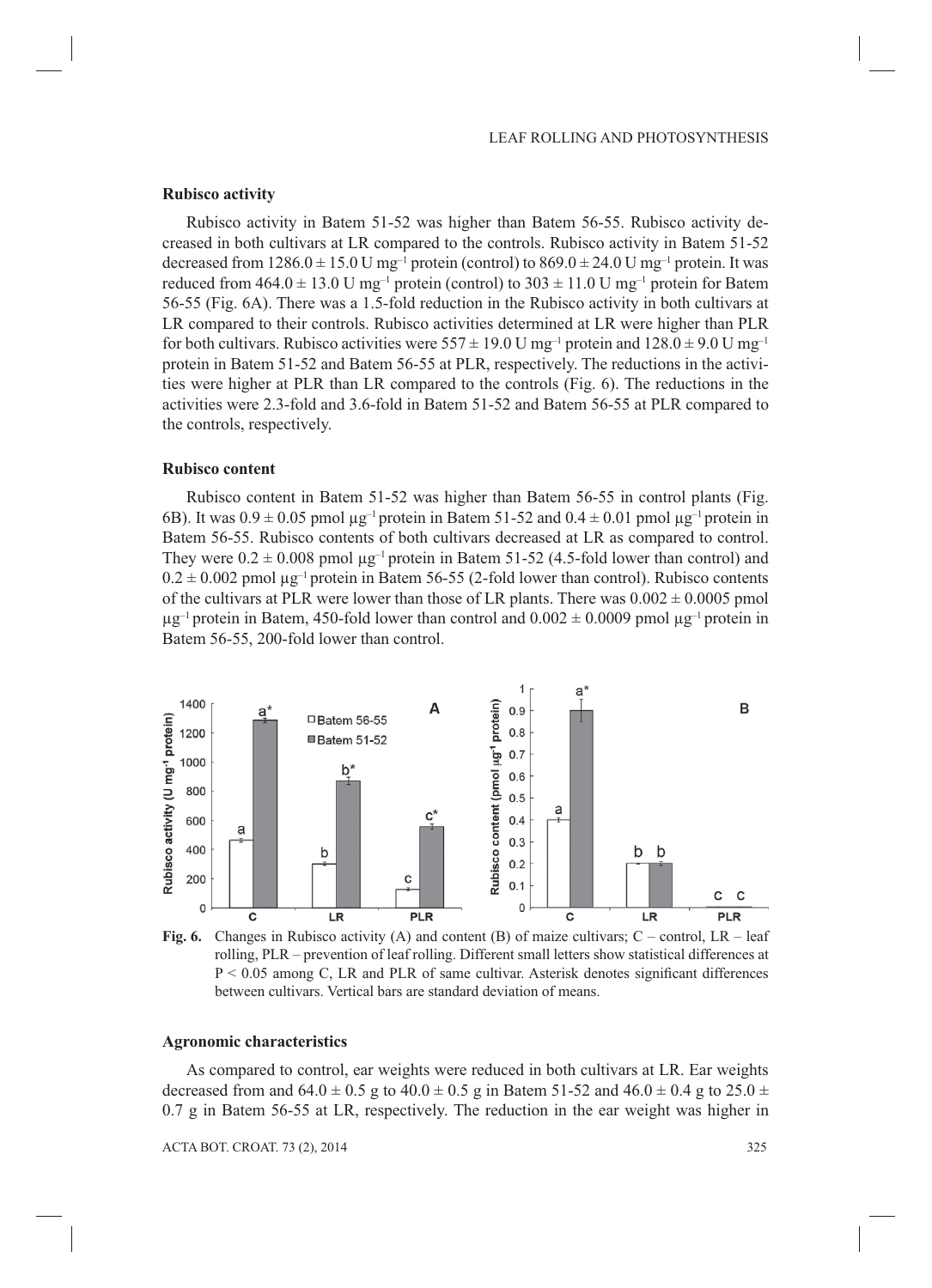Batem 51-52 (2.6 fold) than Batem 56-55 (1.2 fold) at LR (Fig. 7A). Ear weights decreased more at PLR than LR compared to the controls. Ear weights in Batem 51-52 and Batem 56- 55 were  $21 \pm 1.1$  g and  $40 \pm 0.5$  g at PLR, respectively. The decreases in ear weight were 3.0 and 1.5 fold in Batem 51-52 and Batem 56-55 as compared to their controls, respectively. One hundred-kernel weight also declined at LR. The kernel weight in Batem 51-52 diminished from  $45.0 \pm 2.3$  (control) to  $15 \pm 0.4$  g at LR. It was not changed in Batem 56-55. The reduction in 100-kernel weight in Batem 51-52 was 3.0 fold compared to the control (Fig. 7B). The decreases were more pronounced in both cultivars at PLR compared to the controls. Decreases in 100-kernel weights of Batem 51-52 and Batem 56-55 were 3.5 and 1.2 fold at PLR compared to the controls, respectively (Fig. 7B).



**Fig. 7.** Changes in agronomic characteristics of maize cultivars. A) ear weight and B) 100-kernel weight; C – control, LR – leaf rolling, PLR – prevention of leaf rolling. Different small letters show statistical differences at  $P \le 0.05$  among C, LR and PLR of same cultivar. Asterisk denotes significant differences between cultivars. Vertical bars are standard deviation of means.

# **Discussion**

In the present study, leaf water potential in rolled leaves of drought sensitive maize cultivar was reduced by drought. Confirming our study, decreases in leaf water potential during LR were also reported in maize and *C. setosa* plants subjected to drought stress (TERZI et al. 2009, SARUHAN et al. 2012). On the other hand, plants having LR mechanism were reported to exhibit a resistance to drought and high temperature and had higher water use efficiency (KADIOGLU et al. 2012). That the decrease in leaf water content in our study was enhanced by PLR compared to LR suggested that LR might be a water-saving regulatory mechanism and may protect maize photosynthesis from drought stress.

To evaluate effects of environmental stress on growth and yield, Chl content and Chl fluorescence parameters can be measured because these traits are related with carbon exchange rate (FRACHEBOUD et al. 2004). The effect of LR on photosynthetic pigment content was studied in maize under drought stress. Chl content decreased under drought in the sensitive cultivar at LR in our study while it increased in the tolerant one. Similarly, a high decrease in pigment content was reported in a sensitive maize cultivar under drought stress (CHUGH et al. 2013). The increase in pigment concentration could be related to decreased leaf surface and assembling chlorophylls on less area of leaf (TOURIAN et al. 2013). Relation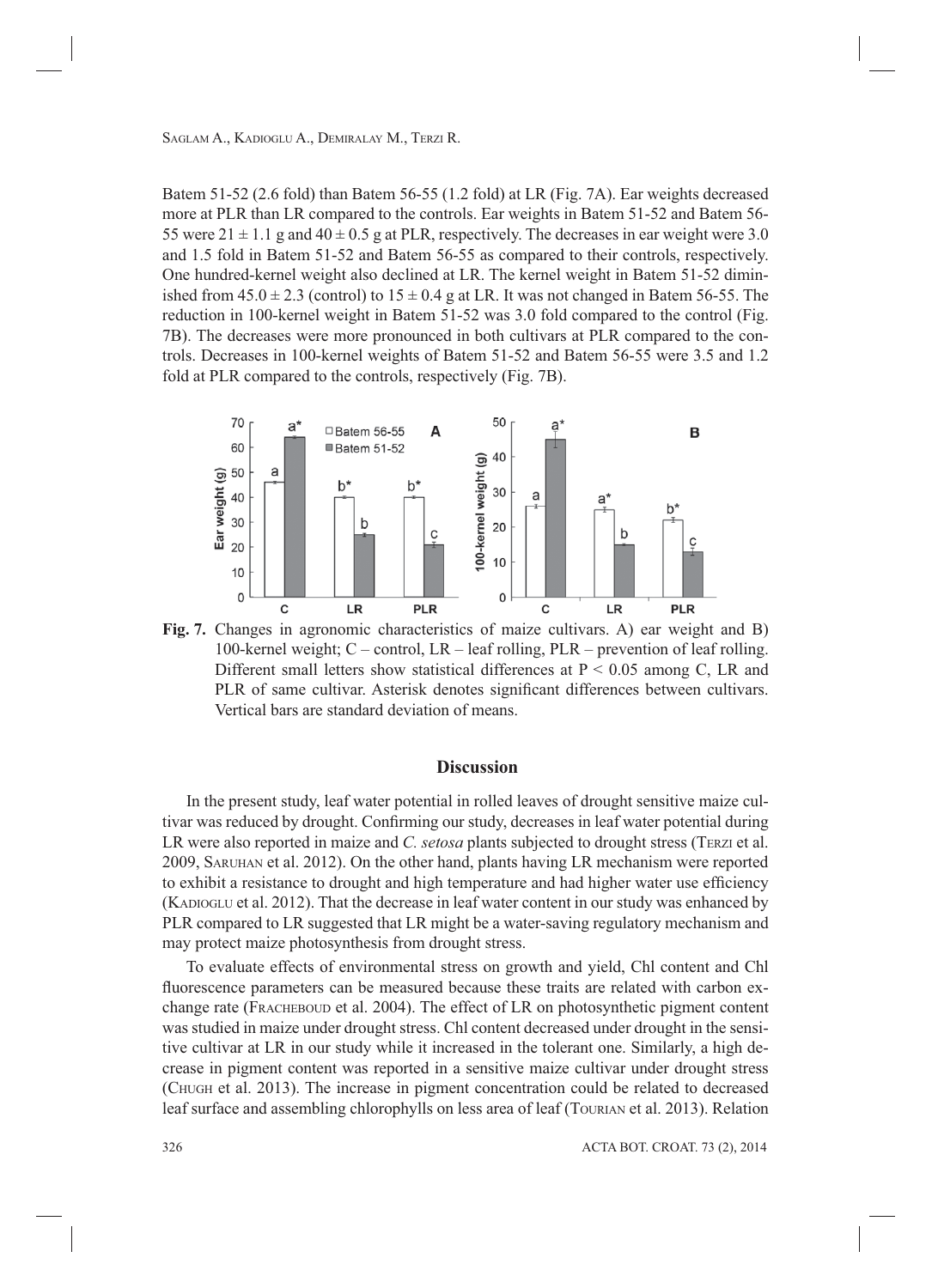between LR and photosynthetic pigment content was shown under drought stress in *C. setosa* (NAR et al. 2009). During early LR, a decrease in photosynthetic pigment content was observed. However, it approached control values in the late LR situation under severe drought stress. In our study, significant decreases in pigment content were observed at PLR compared to LR. These significant reductions in the pigment content could be related to changes in microclimate parameters such as irradiance and temperature differences, which might be created by the LR. However, the PLR may disrupt humid environment formed in rolled leaves, which have low temperature inside. Thermal images of maize leaves indicated that rolled leaves were cooler than artificially opened leaves. Leaf temperature of rolled maize leaves was  $21.4 \pm 0.2$  °C while the temperature of artificially opened leaves was 21.9  $\pm$  0.1 °C. In addition, reduced irradiance upon the leaf surfaces (PAR) due to LR was reversed by PLR in our study. PAR in control (1081  $\pm$  0.2) decreased to 295  $\pm$  42 during LR then increased to  $1092 \pm 20$  during PLR. Therefore we concluded that LR might prevent light damage on PSII by reducing leaf exposure to light.

Chlorophyll  $a$  fluorescence provides information about the effects of LR on photosynthetic apparatus under drought stress (NAR et al. 2009). Thus, changes in fluorescence parameters were investigated in this study. One of those parameters,  $F_V/F_m$  has been widely used to detect changes in the photosynthetic apparatus due to stress (BAKER and ROSENQVIST 2004). In other words, changes in the fluorescence yield reflect changes in photochemical efficiency. Low  $F_v/F_m$  values in plants under stress indicate damage to the PSII reaction center (NAR et al. 2009). In this study, the decrease of  $F_V/F_m$  in the sensitive cultivar was more pronounced than in the tolerant cultivar during LR, indicating a higher drought tolerance in the latter cultivar. In addition, higher decreases in  $F_V/F_m$  at PLR indicated that LR might have a protective role on photosynthetic apparatus. However, no change in  $F_v/F_m$  was found in *C. setosa*, a drought tolerant plant (TERZI and KADIOGLU 2006), during LR (NAR et al. 2009).

Increase in NPQ resulting from drought stress is a well-known phenomenon (EFEOĞLU et al. 2009, HUANG et al. 2013). In the present study, NPQ increase during LR indicated the thermal dissipation of energy load on the leaves, perhaps preventing photo damage. Maize genotypes were found to conserve their photosystems from adverse effects of drought by increasing NPQ (DE SOUZA et al. 2013). Carotenoids are known as accessory photosynthetic pigments protecting the chlorophylls from oxidative stress damage during photosynthesis, dissipating energy through non-photochemical quenching and having an important role in the xanthophyll cycle (DE SOUZA et al. 2013). The increases in NPQ and Car content on rolled leaves of maize indicated thermal dissipation of excess energy in our study, which supported this hypothesis. Decreases in Car content and NPQ at PLR also supported the protective role of LR on the photosynthetic system.

Reduction in effective quantum yield of PSII photochemistry was observed in sensitive cultivar at LR in this study. Down-regulation of electron transport can be estimated by decreased in  $\Phi_{\text{per}}$ . This decrease can also be related with increases in excitation energy quenching in the PSII antennae (HORTON et al. 1996). Consequently, the increase of NPQ in the sensitive cultivar was lower than in the tolerant, resulting in more energy on PSII and also more damage under drought. The decreases in  $\Phi_{\text{psII}}$  showed increased excitation energy quenching process in the PSII antennae and the regulation of electron transport. Therefore, the increase in NPQ during LR may cause a decrease in  $\Phi_{PSII}$ . On the other hand, high NPQ in the tolerant cultivar did not affect  $\Phi_{\text{per}}$  at LR. Increased Chl content in the tolerant cultivar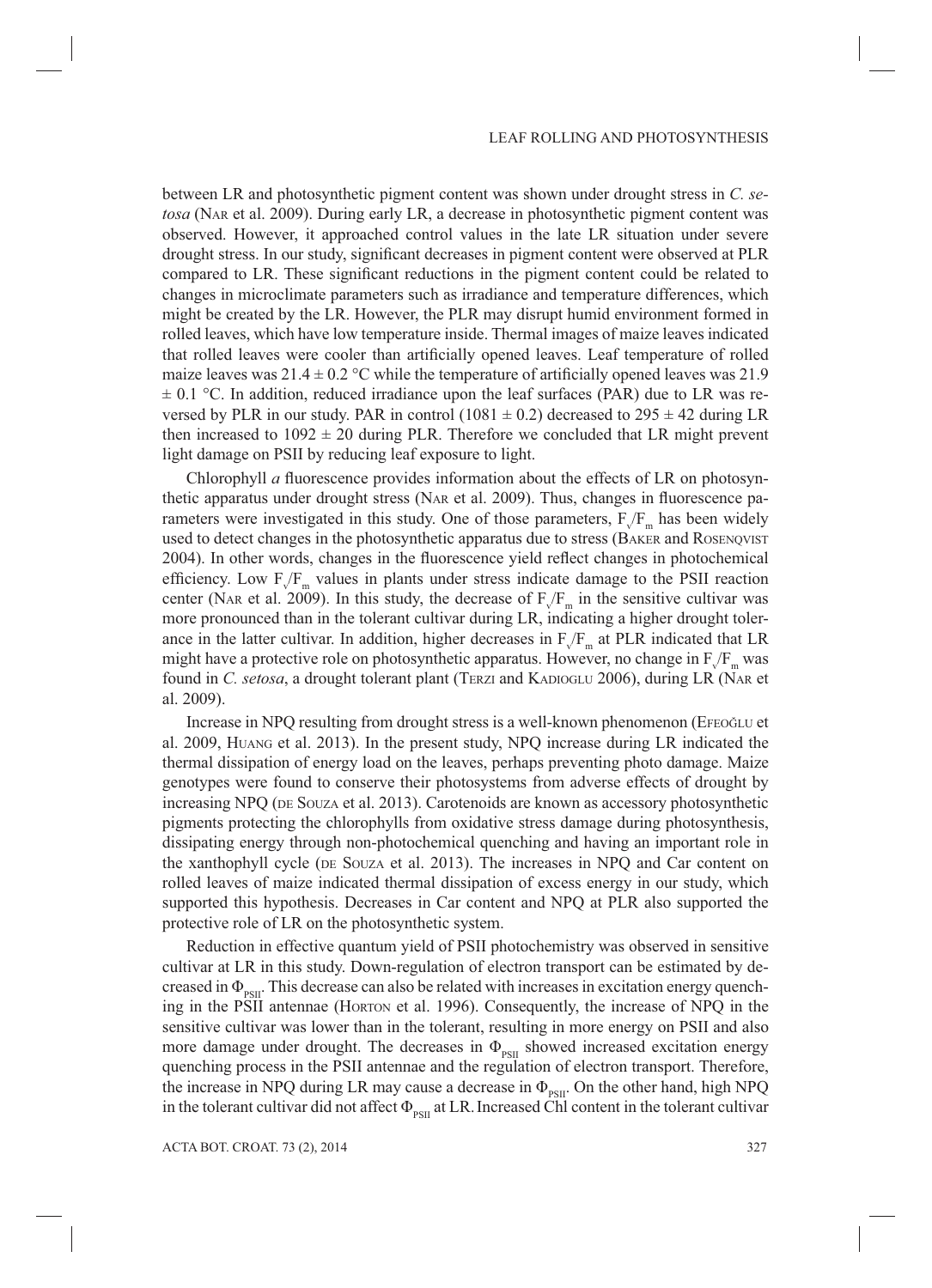at LR might compensate for energy loss through NPQ in the tolerant cultivar. In addition,  $\Phi_{PSII}$  at PLR was reduced more than LR in our study. The decrease in  $\Phi_{PSII}$  at PLR could also be a proof for a protective role of LR on PSII.

A decline in electron transport rate was determined in the present study. This decrease in ETR may be associated with the increased trans-thylakoid ∆pH. This change in ∆pH causes the xanthophyll de-epoxidation that follows increasing thermal dissipation of energy when photosynthesis is reduced (LU and ZHANG 1999). In addition, photochemical down-regulation under stress conditions could cause reductions in ETR. Drought stress was recorded to limit photosynthetic machinery of six maize genotypes (CRUZ DE CARVALHO et al. 2011). On the other hand, higher decreases in ETR during PLR supported the hypothesis that LR could be a protective mechanism for photosystems under drought.

Stomatal conductance is one of the parameters that affect photosynthesis under drought stress (SIDDIQUE et al. 1999, JIANG et al. 2006). Because  $g_s$  restricts  $\mathrm{CO}_2$  uptake, it is considered to be one of the main reasons for reduced photosynthesis (ASHRAF and HARRIS 2013). In this respect, reduction in photosynthesis probably depends more on  $CO<sub>2</sub>$  in the chloroplast than on leaf water potential (MEDRANO et al. 2002). In our study,  $g_s$  was reduced by drought in rolled leaves of maize plants probably due to reduction in leaf water potential. A decrease in  $g_s$  and  $\Psi_{\text{leaf}}$  and a positive correlation between them were reported in maize plants under water stress (CRUZ DE CARVALHO et al. 2011; ZIA et al. 2011). On the other hand, sharp decreases in  $g_s$  and increases in leaf temperature following PLR in our study suggest that LR may maintain  $CO_2$  uptake by creating a cool and humid environment inside the rolled leaf thus allowing some of stomata to remain open. Similarly,  $g_s$  values were found to be higher at adaxial (inner) surfaces of the rolled leaves than those of PLR during drought stress (NAR et al. 2009)

In the present study, the net photosynthetic rate decreased in rolled leaves of both maize cultivars under drought. However, the reduction in  $P_N$  of the tolerant cultivar was less than in the sensitive cultivar. Similarly, photosynthesis of drought-tolerant and sensitive maize cultivars responded to drought in different ways (CRUZ DE CARVALHO et al. 2011). In addition to  $P_N$  and transpiration rate, intracellular  $CO_2$  concentration also decreased in rolled leaves of maize cultivars in the present study. In addition, similar results were reported for drought tolerant and sensitive maize cultivars subjected to drought stress (ZHANG and LIU 2009). Stomatal and non-stomatal factors cause reduction in photosynthesis. In the present study, decreases in  $P_N$ ,  $g_s$ ,  $C_i$  and E indicated that reduction in photosynthesis was due to stomatal factors. However, as compared to LR, notable reductions in all gas exchange parameters occurred following PLR. These differences may indicate that LR may minimize photosynthetic losses due to drought stress, functioning as a protective mechanism.

The effect of LR on the activity of the  $CO_2$ -fixing enzyme Rubisco was investigated in the current study. Reductions in the Rubisco activity were observed in rolled leaves of both cultivars. Furthermore, Rubisco activity was higher in the sensitive than in the tolerant cultivar. This might be related to the high amount of Rubisco in the drought sensitive cultivar. On the other hand, high content of inactive Rubisco in tolerant cultivar at LR might be a reason for low activity even if tolerant and sensitive cultivar has same amount of Rubisco. In addition the decrease in Rubisco activity in our study may be a result of stomatal closure due to long-term drought stress. Stomata closure reduces photoassimilates and concentration of C<sub>i</sub> (BACZEK-KWINTA et al. 2010) leading to Rubisco deactivation (CHAVES and OLIVEI- $RA$  2004). Decrease in  $C_i$  in our study supports the hypothesis that the reduction in Rubisco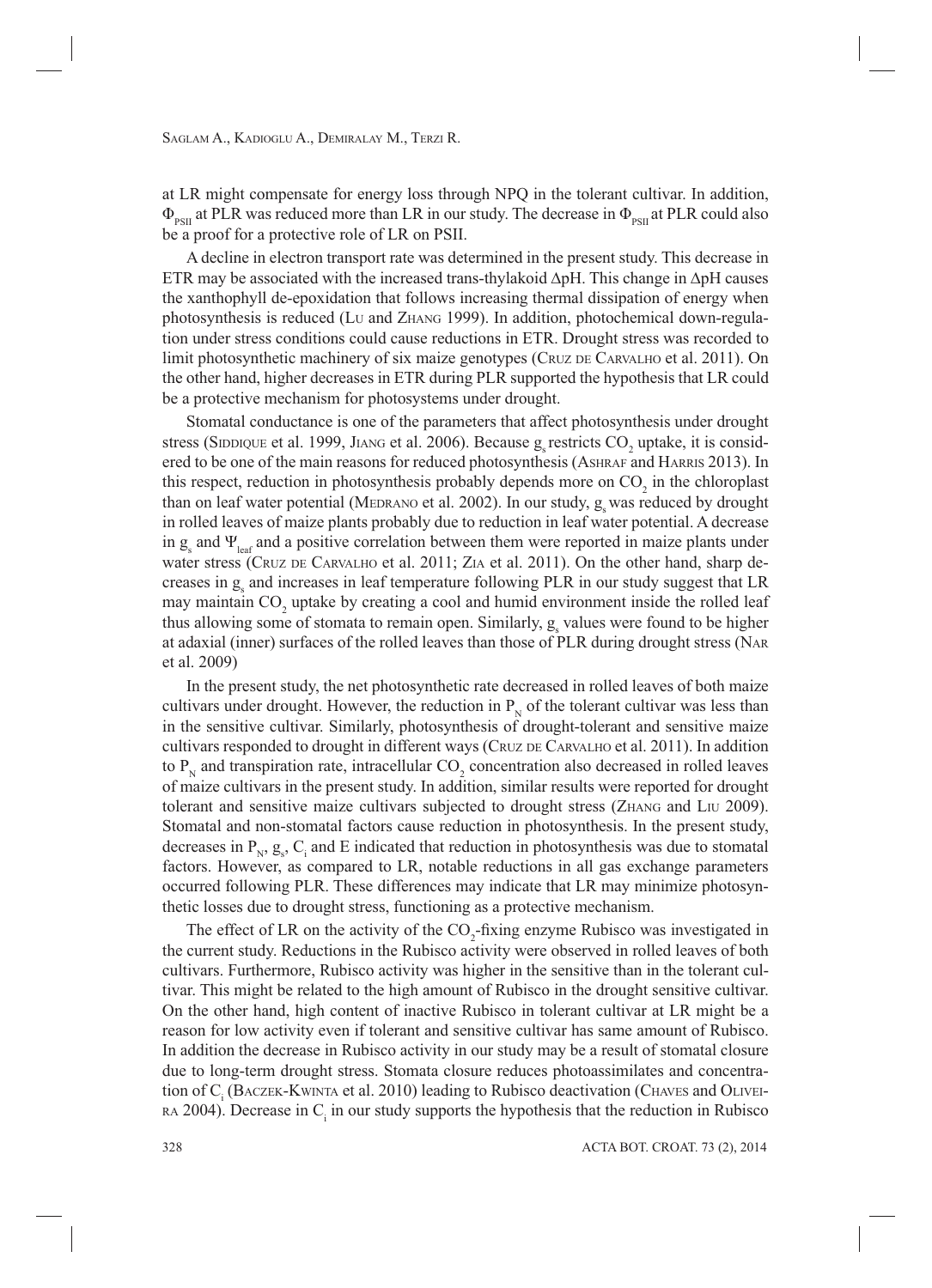activity may be a result of stomatal closure. As compared to LR, higher decreases in Rubisco activity after PLR indicate that the LR mechanism may preserve activity of  $CO_2$  fixation enzymes.

Drought stress causes reductions in maize development and growth (SHIRAZI et al. 2011). XIAO et al. (2005) and TI-DA et al. (2006) reported that cob characters especially number of kernels of corncob, ear weight and 100-kernel weight were decisive factors for maize yield loss under drought stress. Decreases in kernel weight of corn cultivars subjected to drought were also observed previously (KHALILY et al. 2010). Decreases in ear weight and 100-kernel weights at PLR indicated that LR could be a mechanism to reduce yield loss in our study.

In conclusion, leaves were rolled in drought tolerant maize cultivars later than in sensitive cultivars under drought stress. The results showed that monitoring of LR would be useful for the early detection of drought stress. Significant decreases in Chl fluorescence parameters of PLR plants compared to LR implied that LR might protect the photosynthesis under severe drought. Also, the study showed that LR allowed photosynthesis to occur by protecting PSII efficiency and Rubisco activity under severe drought by maintaining leaf water content. 100-kernel and ear weights at LR were less affected by drought as compared to PLR. LR might also be important for maize yield under drought stress. Therefore, we suggest that maize cultivars with late LR may be planted in order to avoid yield losses resulting from drought.

## **Acknowledgements**

This work was supported by the Scientific and Technological Research Council of Turkey (TUBITAK, TBAG 110T472). The authors are grateful to Dr Şemsettin KULAÇ (Faculty of Forestry, Düzce University) for his help on the rain-out-shelter construction.

## **References**

- ARNON, D. I., 1949: Copper enzymes in isolated chloroplasts. Polyphenoloxidase in *Beta vulgaris*. Plant Physiology 24, 1–15.
- ASHRAF, M., HARRIS P. J. C., 2013: Photosynthesis under stressful environments: An overview. Photosynthetica 51, 163–190.
- BACZEK-KWINTA, R., ADAMSKA, A., SEIDLER-LOZYKOWSKA, K., TOKARZ, K., 2010: Does the rate of german chamomile growth and development influence the response of plants to soil drought? Biologia 65, 837–842.
- BAI, L. P., SUI, F. G., GE, T. D., SUN, Z. H., LU, Y. Y., ZHOU, G. S., 2006: Effect of soil drought stress on leaf water status, membrane permeability and enzymatic antioxidant system of maize. Pedosphere 16, 326–332.
- BAKER, N. R., ROSENQVIST, E., 2004: Application of chlorophyll fluorescence can improve crop production strategies: an examination of future possibilities. Journal of Experimental Botany 55, 1607–1621.
- BANZIGER, M., ARAUS, J. L., 2007: Recent advances in breeding maize for drought and salinity stress tolerance. In: Jenks, M. A., Hasegawa, P. M., Jain, S. M. (eds.), Advances in molecular breeding toward drought and salt tolerant crops*,* 587–601. Springerlink, Berlin.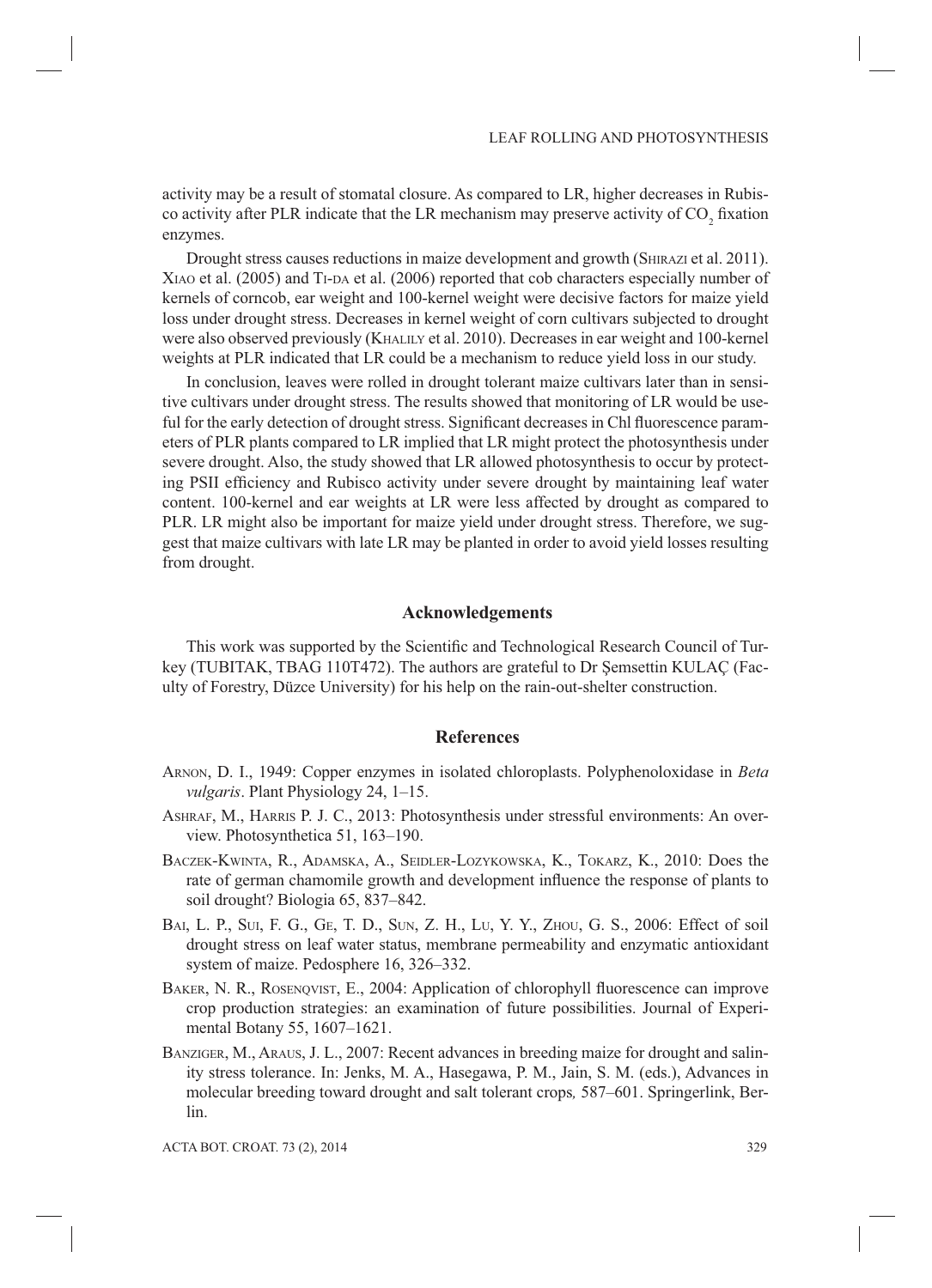- BRADFORD, M. M., 1976: A rapid and sensitive method for the quantitation of microgram quantities of protein utilizing the principle of protein–dye binding. Analytical Biochemistry 72, 248–254.
- CHAVES, M. M., FLEXAS, J., PINHEIRO, C., 2009: Photosynthesis under drought and salt stress: regulation mechanisms from whole plant to cell. Annals of Botany 103, 551–560.
- CHAVES, M. M., OLIVEIRA, M. M., 2004: Mechanisms underlying plant resilience to water deficits: prospects for water-saving agriculture. Journal of Experimental Botany 407, 2365–2379.
- CHUGH, V., KAUR, N., GREWAL, M. S., GUPTA, A. K., 2013: Differential antioxidative response of tolerant and sensitive maize (*Zea mays* L.) genotypes to drought stress at reproductive stage. Indian Journal of Biochemistry and Biophysics 50, 150–158.
- CORLETT, J. E., JONES, H. G., MASCACCI, A., MASOJIDEK, J., 1994: Water deficit, leaf rolling and susceptibility to photoinhibition in field grown sorghum. Physiologia Plantarum 92, 423–430.
- CRUZ DE CARVALHO, R., CUNHA, A., MARQUES DA SILVA, J., 2011: Photosynthesis by six Portuguese maize cultivars during drought stress and recovery. Acta Physiologiae Plantarum 33, 359–374.
- DE SOUZA, T. C., MAGALHAES, P. C., DE CASTRO, E. M., DE ALBUQUERQUE, P. E. P., MARABESI, M. A., 2013: The influence of ABA on water relation, photosynthesis parameters, and chlorophyll fluorescence under drought conditions in two maize hybrids with contrasting drought resistance. Acta Physiologiae Plantarum 35, 515–527.
- EFEOĞLU, B., EKMEKÇI, Y., ÇIÇEK, N., 2009: Physiological responses of three maize cultivars to drought stress and recovery. South African Journal of Botany 75, 34–42.
- FRACHEBOUD, Y., JOMPUK, C., RIBAUT, J. M., STAMP, P., LEIPNER, J., 2004: Genetic analysis of cold-tolerance of photosynthesis in maize. Plant Molecular Biology 56, 241–253.
- GENTY, B., BRIANTAIS, J. M., BAKER, N. R., 1989: The relationship between the quantum yield of photosynthetic electron transport and quenching of chlorophyll fluorescence. Biochimica et Biophysica Acta 990, 87–92.
- GRZESIAK, M. T., WALIGORSKI, P., JANOWIAK, F., MARCINSKA, I., HURA, K., SZCZYREK, P., GŁAB, T., 2013: The relations between drought susceptibility index based on grain yield (DSIGY) and key physiological seedling traits in maize and triticale genotypes. Acta Physiologiae Plantarum 35, 549–565.
- HEATH, R. L., PACKER, L., 1968: Photoperoxidation in isolated chloroplasts. I. kinetics and stoichiometry of fatty acid peroxidation. Archives of Biochemistry and Biophysics 125, 189–198.
- HORTON, P., RUBAN, A. V., WALTERS, R. G., 1996: Regulation of light harvesting in green plants. Annual Review of Plant Physiology and Plant Molecular Biology 47**,** 655–684.
- HUANG, C., ZHAO, S., WANG, L., ANJUM, S. A., CHEN, M., ZHOU, H., ZOU, C., 2013: Alteration in chlorophyll fluorescence, lipid peroxidation and antioxidant enzymes activities in hybrid ramie (*Boehmeria nivea* L.) under drought stress. Australian Journal of Crop Science 7, 594–599.
- JIANG, Q., ROCHE, D., MONACO, T. A., HOLE, D., 2006: Stomatal conductance is a key parameter to assess limitations to photosynthesis and growth potential in barley genotypes. Plant Biology 8, 515–521.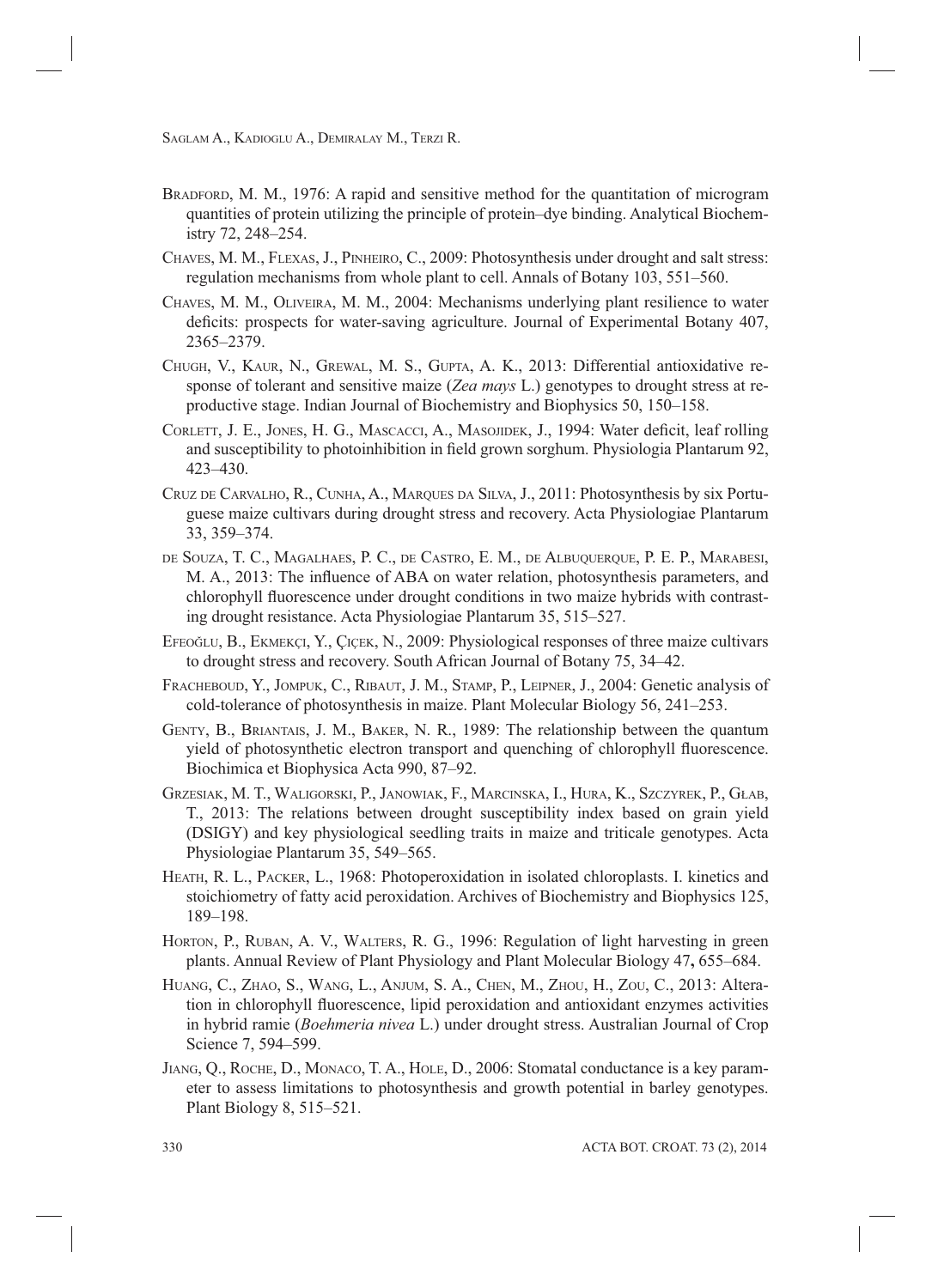- KADIOGLU, A., TERZI, R., SARUHAN, N., SAGLAM, A., 2012: Current advances in the investigation of leaf rolling caused by biotic and abiotic stress factors. Plant Science 182, 42–48.
- KHALILY, M., MOGHADDAM, M., KANOUNI, H., ASHERI, E., 2010: Dissection of drought stress as a grain production constraint of maize in Iran. Asian Journal of Crop Science 2, 60– 69.
- LAEMMLI, U. K., 1970: Cleavage of structural proteins during the assembly of the head of bacteriophage T4. Nature 227, 680–685.
- LANG, Y. Z., ZHANG, Z. J., GU, X. Y., YANG, J. C., ZHU, Q. S., 2004: A Physiological and ecological effect of crimpy leaf character in rice (*Oryza sativa* L.) II. photosynthetic character, dry mass production and yield forming. Acta Agronomica Sinica 30, 883–887.
- LIU, Y., SUBHASH, C., YAN, J., SONG, C., ZHAO, J., LI, J., 2011: Maize leaf temperature responses to drought: Thermal imaging and quantitative trait loci (QTL) mapping. Environmental and Experimental Botany 71, 158–165.
- LU, C. M., ZHANg, J. H., 1999: Effects of water stress on photosystem II photochemistry and its thermostability in wheat plants. Journal of Experimental Botany 50, 1199–1206.
- MA, Z., COOPER, C., KIM, H. J., JANICK-BUCKNER, D., 2009: A study of rubisco through western blotting and tissue printing techniques. CBE Life Sciences Education 8, 140–146.
- MEDRANO, H., ESCALONA, J. M., BOTA, J., GULIAS, J., FLEXAS, J., 2002: Regulation of photosynthesis of  $C_3$  plants in response to progressive drought: the interest of stomatal conductance as a reference parameter. Annals of Botany 89, 895**–**905.
- NAR, H., SAGLAM, A., TERZI, R., VÁRKONYI, Z., KADIOGLU, A., 2009: Leaf rolling and photosystem II efficiency in *Ctenanthe setosa* exposed to drought stress. Photosynthetica 47, 429–436.
- PREMACHANDRA, G. S., SANEOKA, H., FUJITA, K., OGATA, S., 1993: Water stress and potassium fertilization in field grown maize (*Zea mays L.*): Effects of leaf water relations and leaf rolling. Journal of Agronomy and Crop Science 170, 195–201.
- SALVI S., SPONZA, G., MORGANTE, M., TOMES, D., NIU, X., FENGLER, K. A., MEELEY, R., ANANIEV, E. V., SVITASHEV, S., BRUGGEMANN, E., LI, B., HAINEY, C. F., RADOVIC, S., ZAI-NA, G., RAFALSKI, J. A., TINGEY, S. V., MIAO, G. H., PHILLIPS, R. L., TUBEROSA, R., 2007: Conserved noncoding genomic sequences associated with a flowering-time quantitative trait locus in maize. Proceedings of The National Academy of Sciences of The United States of America 104, 11376–11381.
- SARUHAN, N., SAGLAM, A., KADIOGLU, A., 2012: Salicylic acid pretreatment induces drought tolerance and delays leaf rolling by inducing antioxidant systems in maize genotypes. Acta Physiologiae Plantarum 34, 97–106.
- SAWADA, S. S., SATO, M., KASAI, A., YAOCHI, D., KAMEYA, Y., MATSUMOTO, I., KASAI, M., 2003: Analysis of the feed-forward effects of sink activity on the photosynthetic sourcesink balance in single-rooted sweet potato leaves. I. Activation of RuBPacse through the development of sinks. Plant and Cell Physiology 44, 190–197.
- SETTER, T. L., FLANNIGAN, B., MELKONIAN, J., 2001: Loss of kernel set due to water deficit and shade in maize. Crop Science 41, 1530–1540.
- SHIRAZI, S. M., SHOLICHIN, M., MOHAMMED, J., SHATIRAH, A., MOKHTAR, A., 2011: Effects of different irrigation regimes and nitrogenous fertilizer on yield and growth parameters of maize. International Journal of Physical Sciences 6, 677–683.